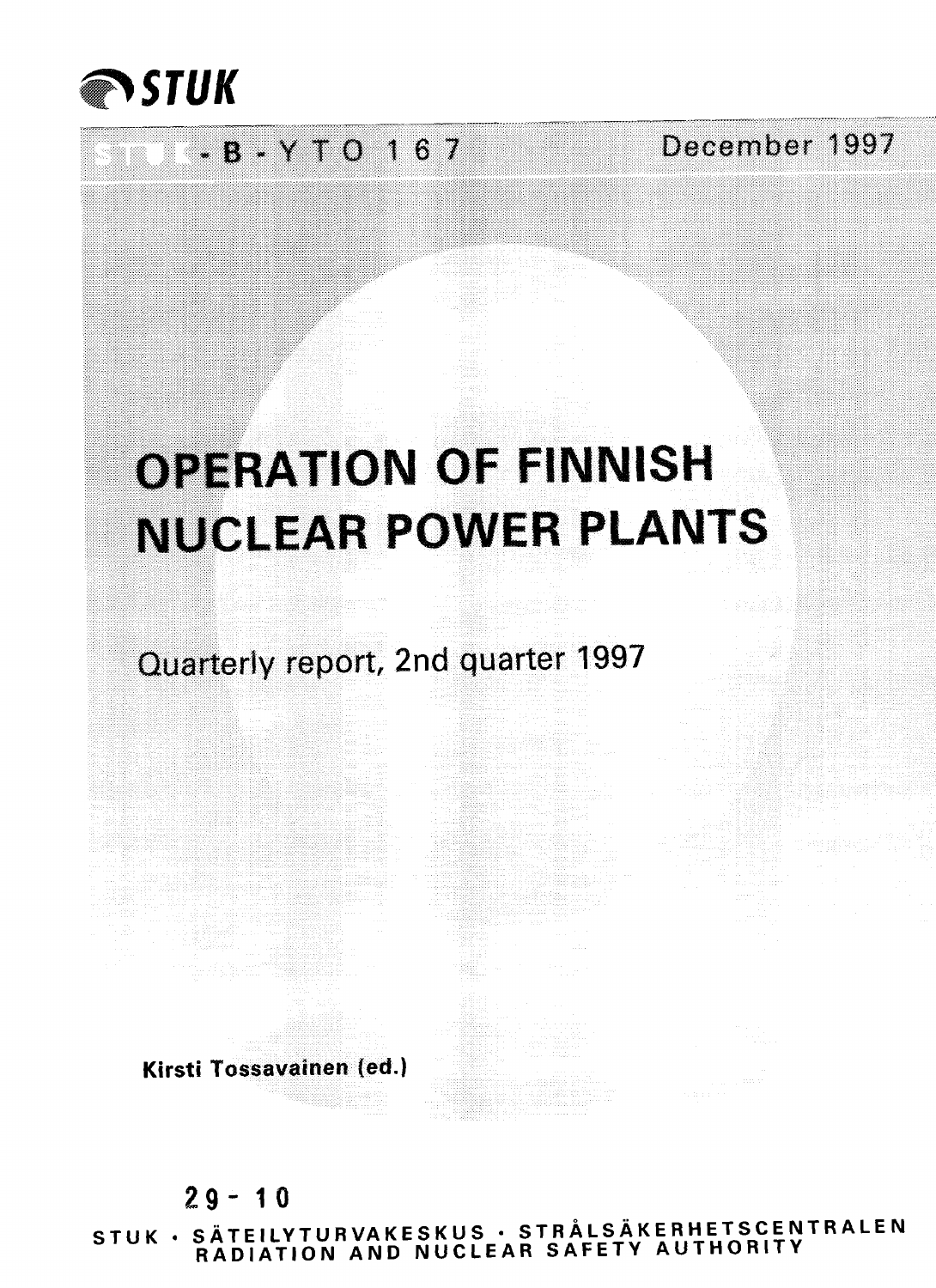



**STUK-B-YT O 16 7 December 1997**

# **OPERATION OF FINNISH NUCLEAR POWER PLANTS**

**Quarterly report, 2nd quarter 1997**

**Kirsti Tossavainen (ed.)**

**2 9 - 10**

**STU K • SATEILYTURVAKESKU S • STRAL S AKER H ETSC E NTR ALE N RADIATIO N AN D NUCLEA R SAFET Y AUTHORIT Y**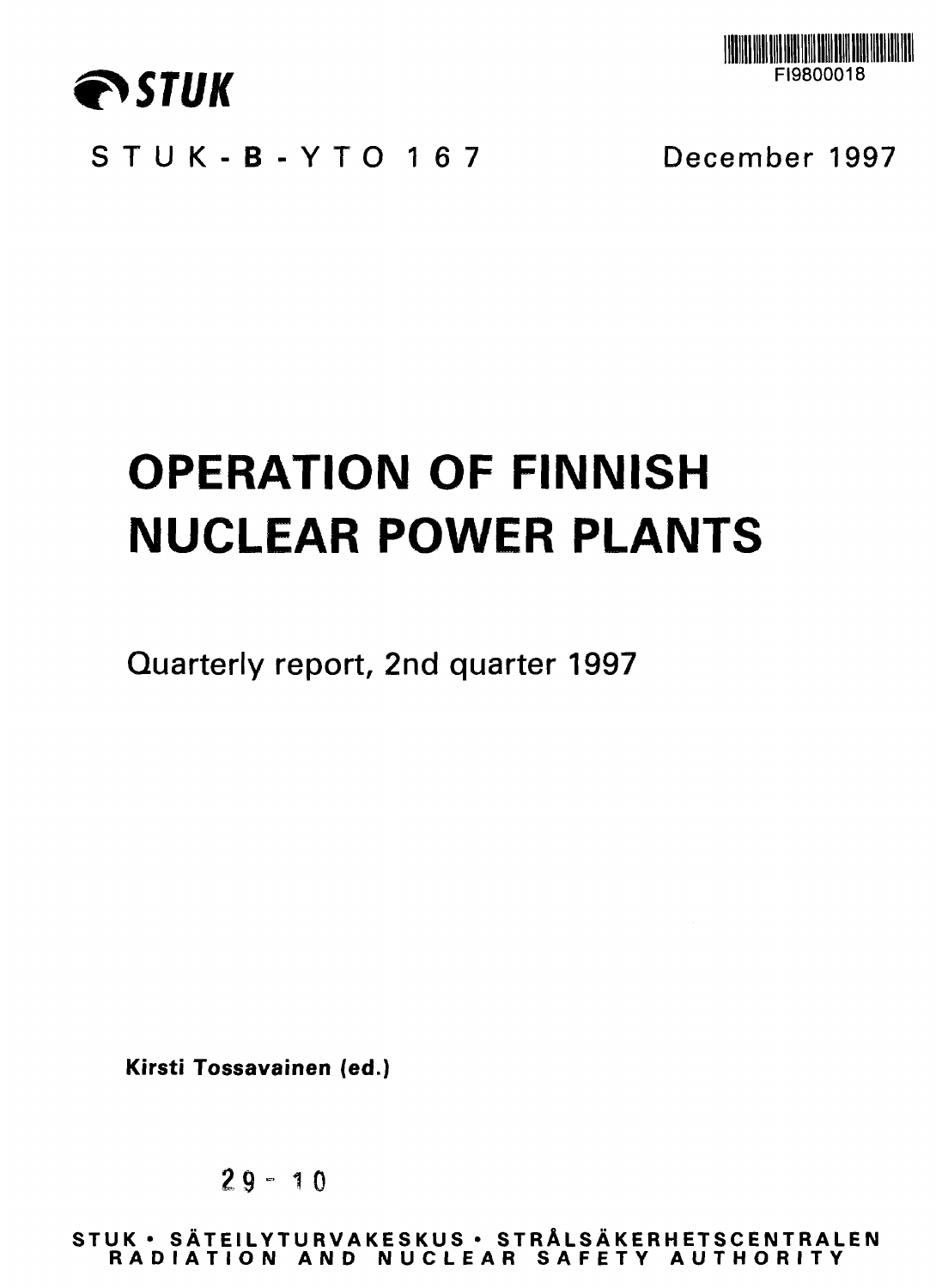ISBN 951-712-239-X ISSN 0781-2884

Oy Edita Ab, Helsinki 1997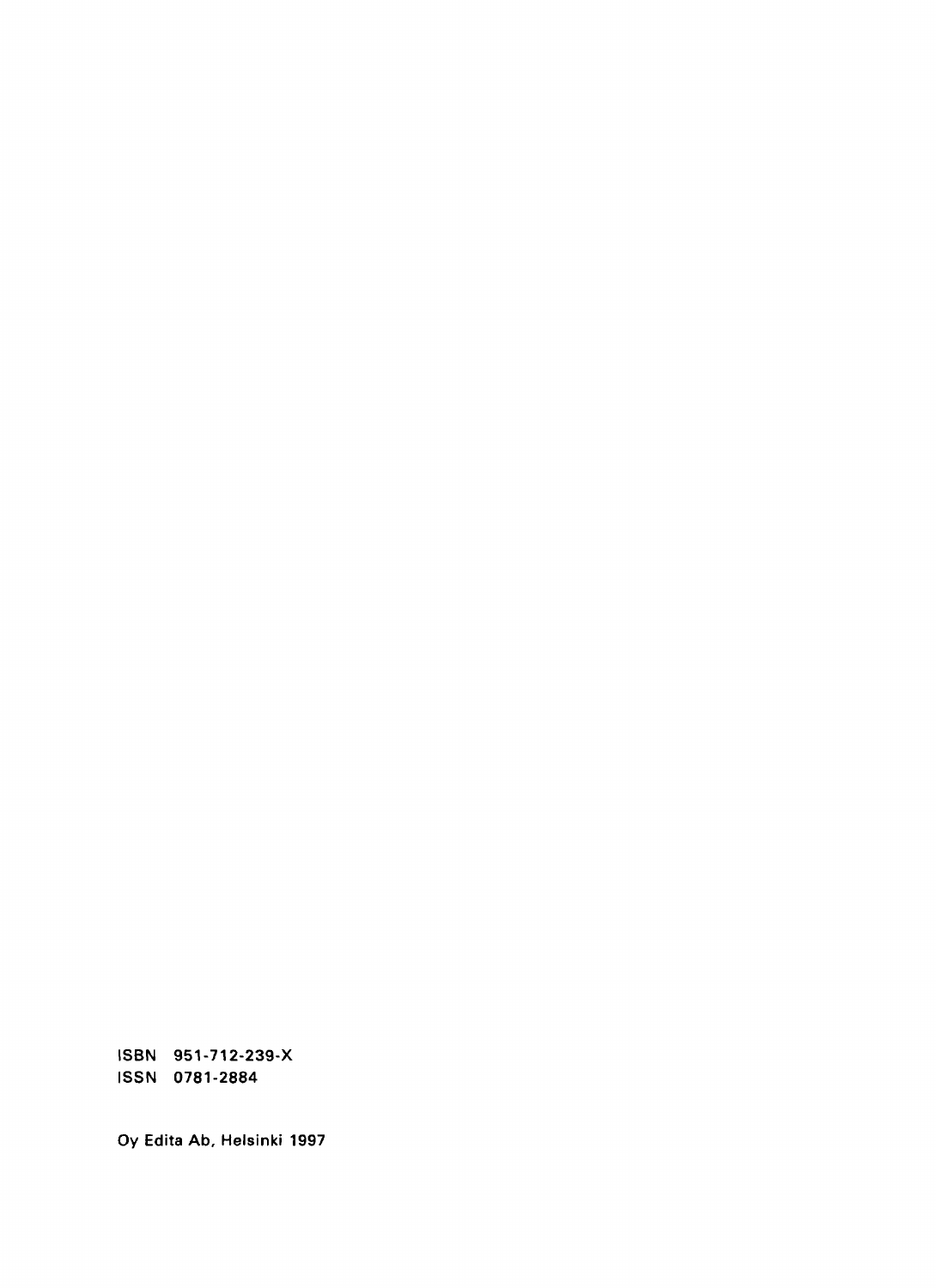*TOSSAVAINEN, Kirsti (ed.). Operation of Finnish nuclear power plants. Quarterly report, 2nd quarter 1997. STUK-B-YTO 167. Helsinki 1997. 22 pp. + Appendices 2 pp.*

**ISBN** 951-712-239-X **ISSN** 0781-2884

**Keywords:** PWR, BWR, NPP operating experience

### **ABSTRACT**

Quarterly Reports on the operation of Finnish nuclear power plants describe events and observations relating to nuclear and radiation safety which STUK - Radiation and Nuclear Safety Authority considers safety significant. Safety improvements at the plants are also described. The Report also includes a summary of the radiation safety of plant personnel and of the environment and tabulated data on the plants' production and load factors.

The Finnish nuclear power plant units were in power operation in the second quarter of 1997, except for the annual maintenance outages of Olkiluoto plant units and the Midsummer outage at Olkiluoto 2 due to reduced demand for electricity. There were also brief interruptions in power operation at the Olkiluoto plant units due to three reactor scrams. All plant units are undergoing long-term test operation at upgraded reactor power level which has been approved by STUK. The load factor average of all plant units was 88.7%.

One event in the second quarter of 1997 was classified level 1 on the INES. The event in question was a scram at Olkiluoto 1 which was caused by erroneous opening of switches. Other events in this quarter were level 0.

Occupational doses and radioactive releases off-site were below authorised limits. Radioactive substances were measurable in samples collected around the plants in such quantities only as have no bearing on the radiation exposure of the population.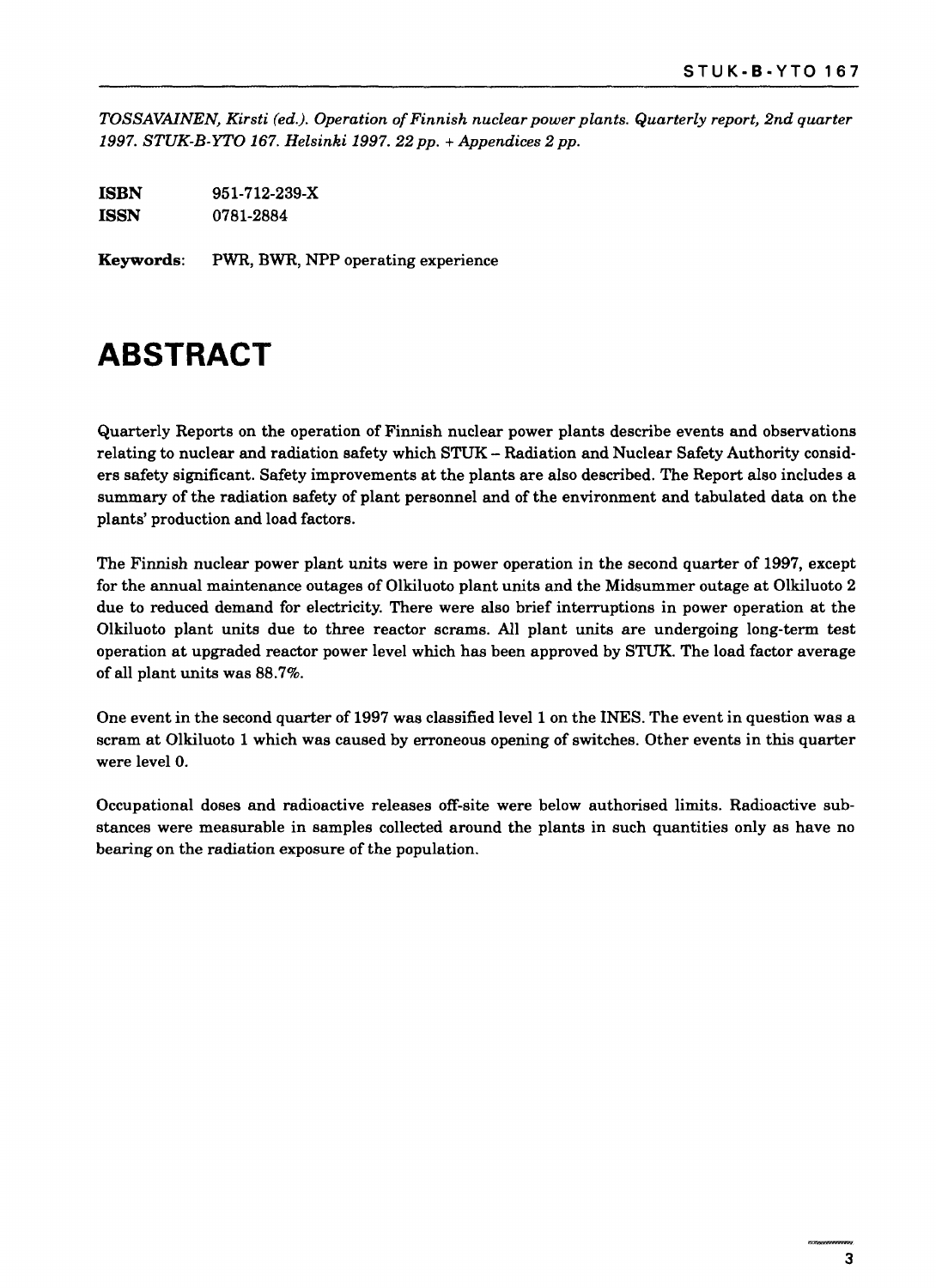## **CONTENTS**

|             | <b>ABSTRACT</b>                                                                         | Sivu           |  |  |  |
|-------------|-----------------------------------------------------------------------------------------|----------------|--|--|--|
| $\mathbf 1$ | <b>INTRODUCTION</b>                                                                     | 5              |  |  |  |
| $\bf{2}$    | OPERATION OF NUCLEAR POWER PLANTS IN APRIL-JUNE 1997                                    | 6              |  |  |  |
|             | 2.1 Production data                                                                     | 6              |  |  |  |
|             | 2.2 Olkiluoto 1 annual maintenance outage                                               | $\overline{7}$ |  |  |  |
|             | 2.3 Olkiluoto 2 annual maintenance outage                                               | $\overline{7}$ |  |  |  |
|             | 2.4 Olkiluoto 2 Midsummer outage                                                        | 10             |  |  |  |
|             | 2.5 Olkiluoto 1 and 2 reactor scrams                                                    | 10             |  |  |  |
|             | 2.6 Test operation of Loviisa plant units at upgraded reactor power levels              | 10             |  |  |  |
|             | 2.7 Test operation of Olkiluoto plant units at upgraded reactor power levels            | 11             |  |  |  |
| 3           | EVENTS AND OBSERVATIONS                                                                 | 12             |  |  |  |
|             | Loviisa 1 and 2                                                                         |                |  |  |  |
|             | Olkiluoto 1                                                                             | 12             |  |  |  |
|             | 3.1 Olkiluoto 1 reactor scram and reactor water clean-up system valve leak              | 12             |  |  |  |
|             | 3.2 Olkiluoto 1 reactor scram due to erroneous opening of switches                      | 13             |  |  |  |
|             | Olkiluoto 2                                                                             | 14             |  |  |  |
|             | 3.3 Control rod manoeuvring in violation of the Technical Specifications at Olkiluoto 2 | 14             |  |  |  |
|             | 3.4 Olkiluoto 2 reactor scram in connection with steam line activity measurement tests  | 14             |  |  |  |
|             | 3.5 Radioactive water overflow from a tank in Olkiluoto 2 waste building                | 15             |  |  |  |
| 4           | <b>RADIATION SAFETY</b>                                                                 | 16             |  |  |  |
|             | 4.1 Occupational exposure                                                               | 16             |  |  |  |
|             | 4.2 Radioactive releases into the environment                                           | 16             |  |  |  |
|             | 4.3 Environmental monitoring                                                            | 16             |  |  |  |
| 5           | SAFETY IMPROVEMENTS AT NUCLEAR POWER PLANTS                                             | 19             |  |  |  |
|             | 5.1 Loviisa nuclear power plant                                                         | 19             |  |  |  |
|             | 5.2 Olkiluoto nuclear power plant                                                       | 19             |  |  |  |
|             | APPENDIX 1: Regulatory control of nuclear power plants                                  | 23             |  |  |  |
|             | APPENDIX 2: Plant data                                                                  | 24             |  |  |  |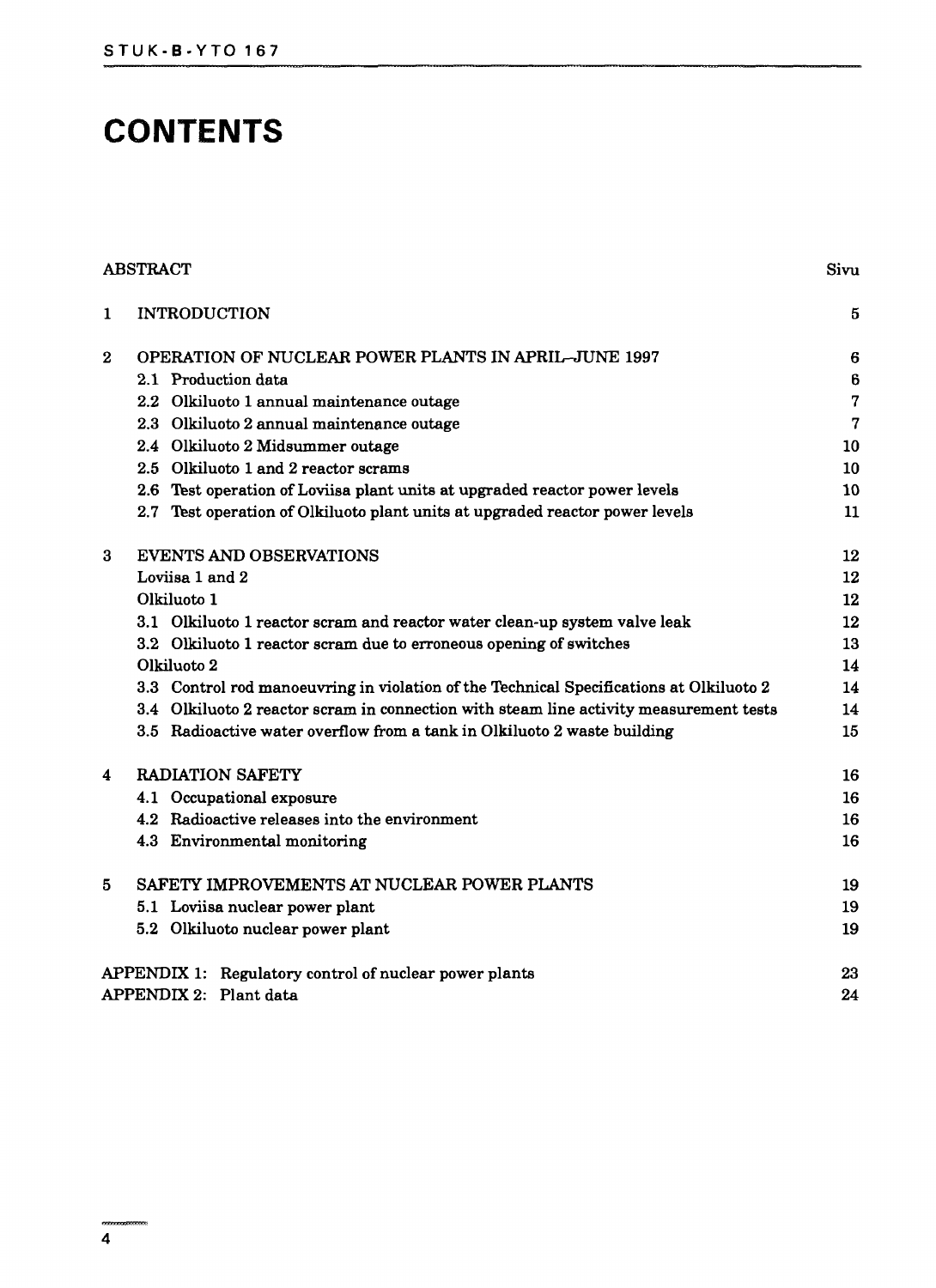### **1 INTRODUCTION**

According to the Nuclear Energy Act (990/87), regulatory control of the use of nuclear energy belongs to the Radiation and Nuclear Safety Authority (STUK). STUK's functions also include control of physical protection and of emergency preparedness, and nuclear material safeguards. The scope of nuclear power plant regulatory control and inspections is given in Appendix 1 and general information about Finnish plants in Appendix 2.

STUK publishes quarterly a report on the operation of Finnish nuclear power plants. In this

report, plant events and observations in each quarter are described, tabulated data on the plants' production and availability factors are given and the radiation safety of plant personnel and of the environment is summarised. Safety improvements at the plants are also reported.

The report is based on information submitted to STUK by the utilities and on observations made by STUK during its regulatory activities. The events described in the report are classified on the International Nuclear Event Scale (INES).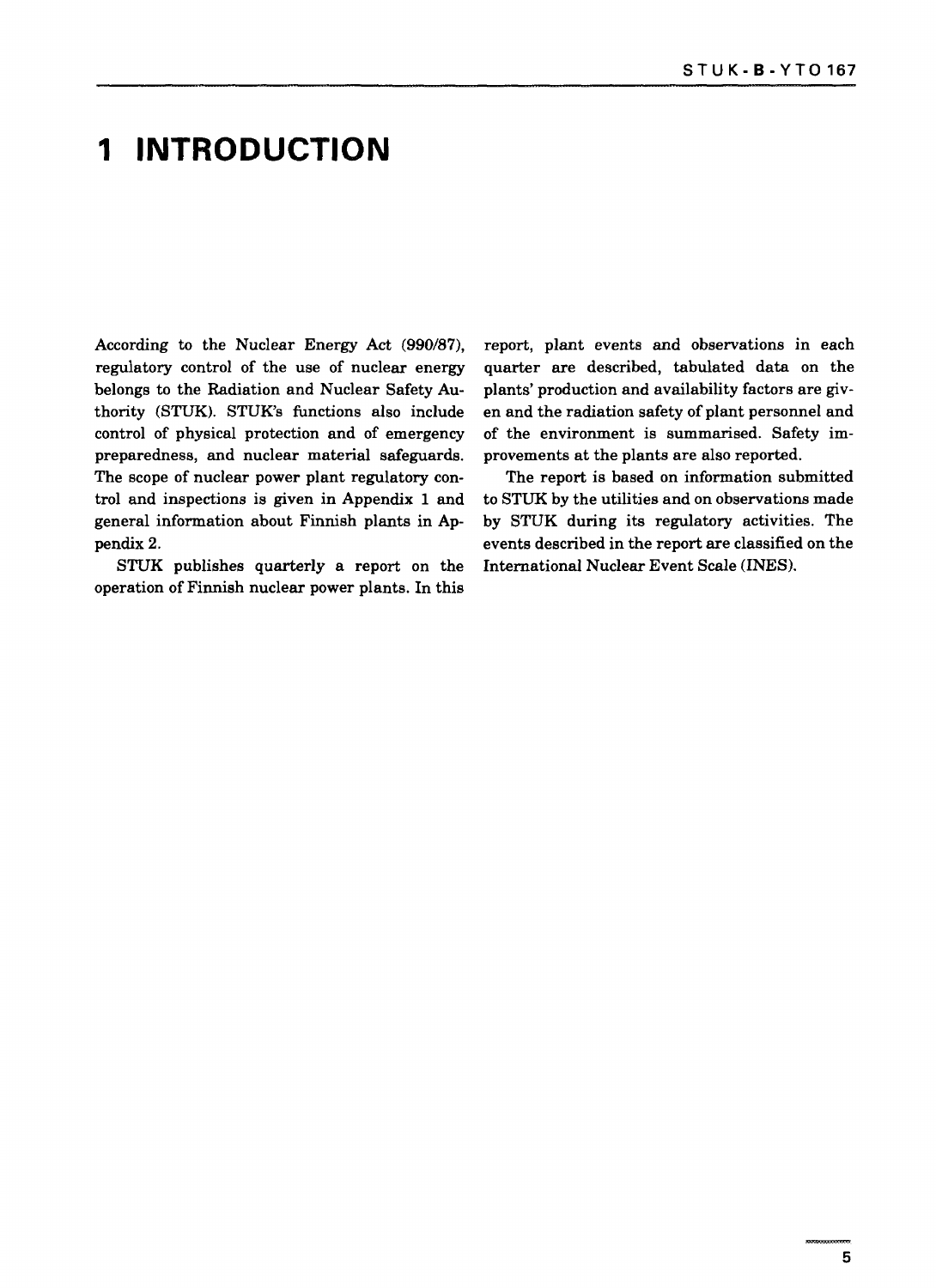### **2 OPERATION OF NUCLEAR POWER PLANTS IN APRIL-JUNE 1997**

*Finnish nuclear power plant units were in power operation in the second quarter of 1997 except for the annual maintenance outage of the Olkiluoto nuclear power plant units and the Midsummer outage at Olkiluoto 2. In addition, three reactor scrams occurred at the Olkiluoto plant units due to which power operation was discontinued for a short while. All the plant units are currently undergoing longterm test operation at upgraded reactor power level.*

#### **2.1 Production data**

Nuclear's share of total electricity production in Finland in this quarter was 30.6% and the load factor average of the plant units was 88.7 %. Longterm test operation at upgraded 103% reactor power continued at Loviisa 1. Test operation at upgraded 105% power level was started at Loviisa 2 on 10 June 1997. Olkiluoto 1 test operation at upgraded 108% power level was started on 18 June 1997 and Olkiluoto 2 test operation at upgraded 105% power level on 28 May 1997.

Detailed production and availability figures are given in Tables I and II.

Power diagrams describing electricity generation at each plant unit and the causes of power reductions are given in Figs 1-4.

|                   |                           | <b>Electricity production</b><br>(gross, TWh)                                                        |                                  | <b>Availability</b><br>factor $(%)$ |                           | Load<br>factor $(%)$    |  |
|-------------------|---------------------------|------------------------------------------------------------------------------------------------------|----------------------------------|-------------------------------------|---------------------------|-------------------------|--|
|                   | Second<br>quarter<br>1997 | <b>From</b><br>1.1.1997                                                                              | <b>Second</b><br>quarter<br>1997 | <b>From</b><br>1.1.1997             | Second<br>quarter<br>1997 | <b>From</b><br>1.1.1997 |  |
| Loviisa 1         | 1.03                      | 2.08                                                                                                 | 100.0                            | 100.0                               | 98.5                      | 100.4                   |  |
| Loviisa 2         | 1.05                      | 2.04                                                                                                 | 100.0                            | 97.1                                | 100.2                     | 98.3                    |  |
| Olkiluoto 1       | 1.35                      | 3.05                                                                                                 | 79.3                             | 89.6                                | 78.8                      | 89.5                    |  |
| Olkiluoto 2       | 1.24                      | 2.83                                                                                                 | 77.0                             | 88.4                                | 77.1                      | 88.7                    |  |
|                   |                           | Availability factor = $\frac{generator \text{ synchronized (h)}}{100\%}$ . 100%<br>calendar time (h) |                                  |                                     |                           |                         |  |
| Load factor $=$ - |                           | gross electricity production .100%<br>rated power calendar time (h)                                  |                                  |                                     |                           |                         |  |

#### *Table I. Plant electricity production and factor.*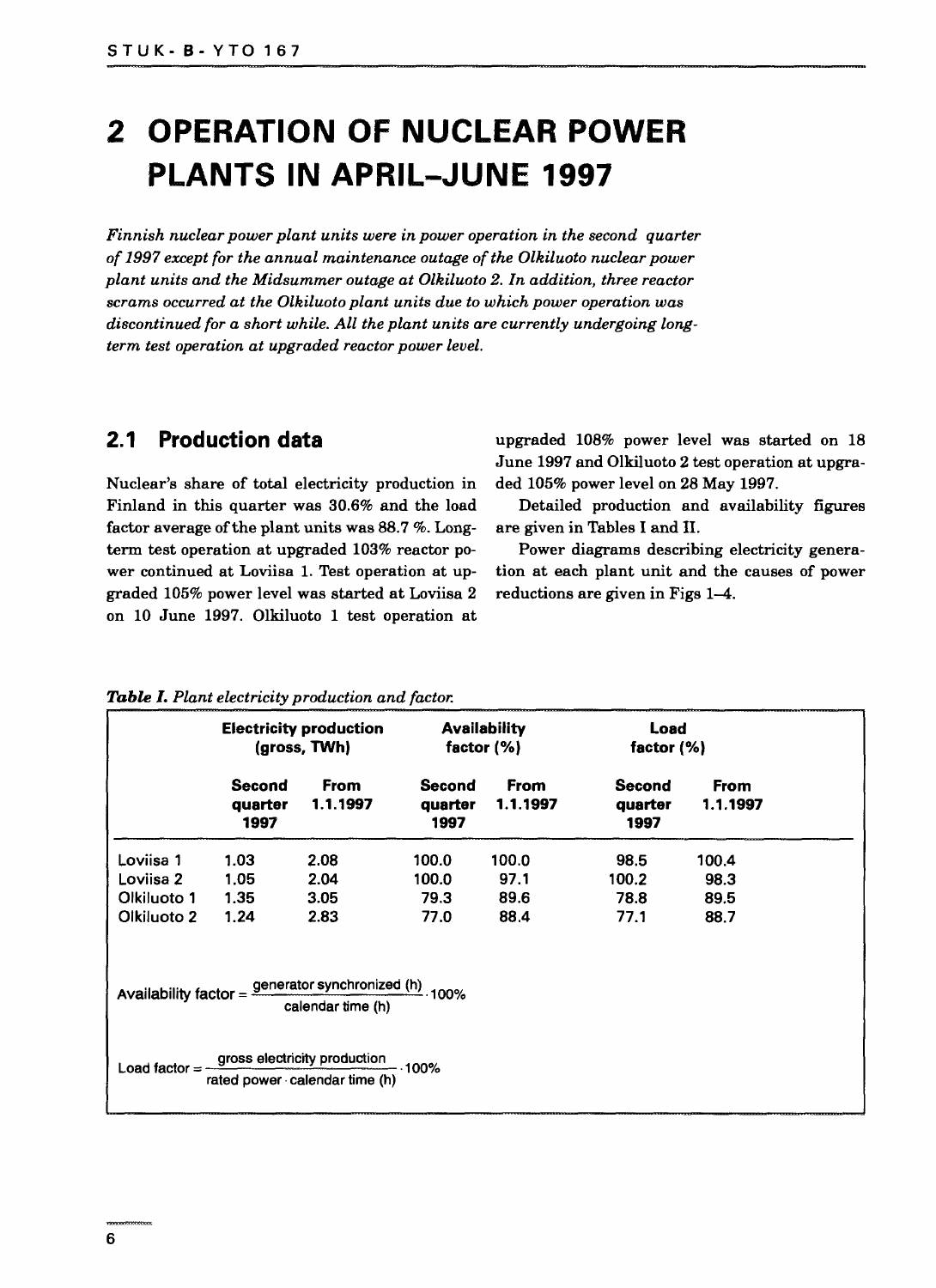|                                                                      | <b>Second</b><br>quarter<br>1997 | <b>From</b><br>1.1.1997 | 1996 |  |
|----------------------------------------------------------------------|----------------------------------|-------------------------|------|--|
| Nuclear electricity production<br>(net, TWh)'                        | 4.5                              | 9.6                     | 18.7 |  |
| Total electricity production<br>in Finland (net, TWh)*               | 14.7                             | 33.8                    | 66.4 |  |
| Nuclear's share of total<br>electricity production (%)               | 30.6                             | 28.4                    | 28.2 |  |
| Load factor averages<br>of Finnish plant units (%)                   | 88.7                             | 94.2                    | 90.8 |  |
| * Source: Statistics compiled by the Finnish Electricity Assiciation |                                  |                         |      |  |

*Table II. Nuclear energy in Finnish electricity production.*

#### **2.2 Olkiluoto 1 annual maintenance outage**

The 18th refuelling and maintenance outage of Olkiluoto 1 was from 27 May to 14 July 1997. The plant unit was off the national grid for 18 days.

In addition to Teollisuuden Voima Oy's own staff, the maximum number of contract workers simultaneously participating in the annual maintenance outage was 1072. The collective radiation dose incurred in work done during the outage was 0.59 manSv (1 manSv in 1996). The highest individual dose was 6.2 mSv.

During the outage, the reactor scram system inadvertently actuated when a reactor protection system functional test was being performed on 28 May 1997. The test instructions were inaccurate and wrong action was taken which resulted in scram system actuation. An actual scram did not occur because all control rods were in the reactor core.

During plant unit start-up after the annual maintenance outage on 13 June 1997 a reactor scram occurred with the reactor at about 6% power. The plant unit had not yet resumed power generation. Its safety systems functioned according to design. The scram was attributed to a position indicator failure of a reactor feedwater system control valve. The reactor water level consequently rose high enough to actuate the scram system. The fault was repaired and power ascension was continued.

Safety improvements during the outage are described in Chapter 5.

After annual maintenance, the plant unit was brought back on line on 14 June 1997.

#### **2.3 Olkiluoto 2 annual maintenance outage**

The 16th refuelling and maintenance outage of Olkiluoto 2 was from 4 to 22 May 1997. The plant unit was off the national grid for 18 days.

In addition to Teollisuuden Voima Oy's own staff, the maximum number of contract workers simultaneously participating in the annual maintenance outage was 1140. The collective dose incurred in work done during the outage was 0.89 manSv (0.43 manSv in 1996). The highest individual dose was 10.2 mSv.

In connection with the plant unit's shutdown on 4 May 1997, a reactor scram occurred at about 11% reactor power level. At the time of the event, the plant unit was already off the grid. The scram was caused by a stopped reactor feedwater flow and a consequent decrease in the reactor water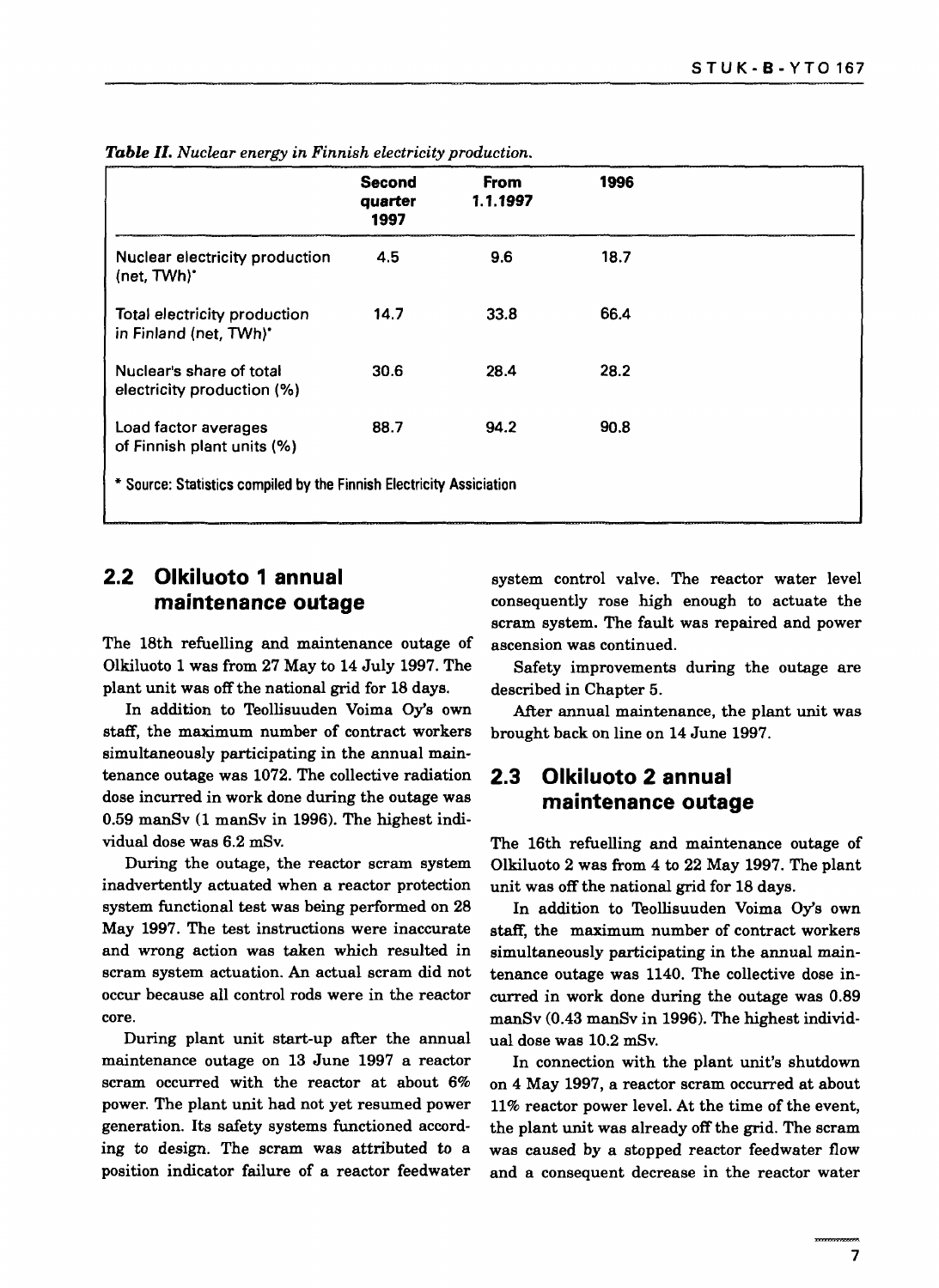

Fig 1. Daily average gross power of Loviisa 1 in April-June 1997.



*Fig 2. Daily average gross power ofLoviisa 2 in April-June 1997.*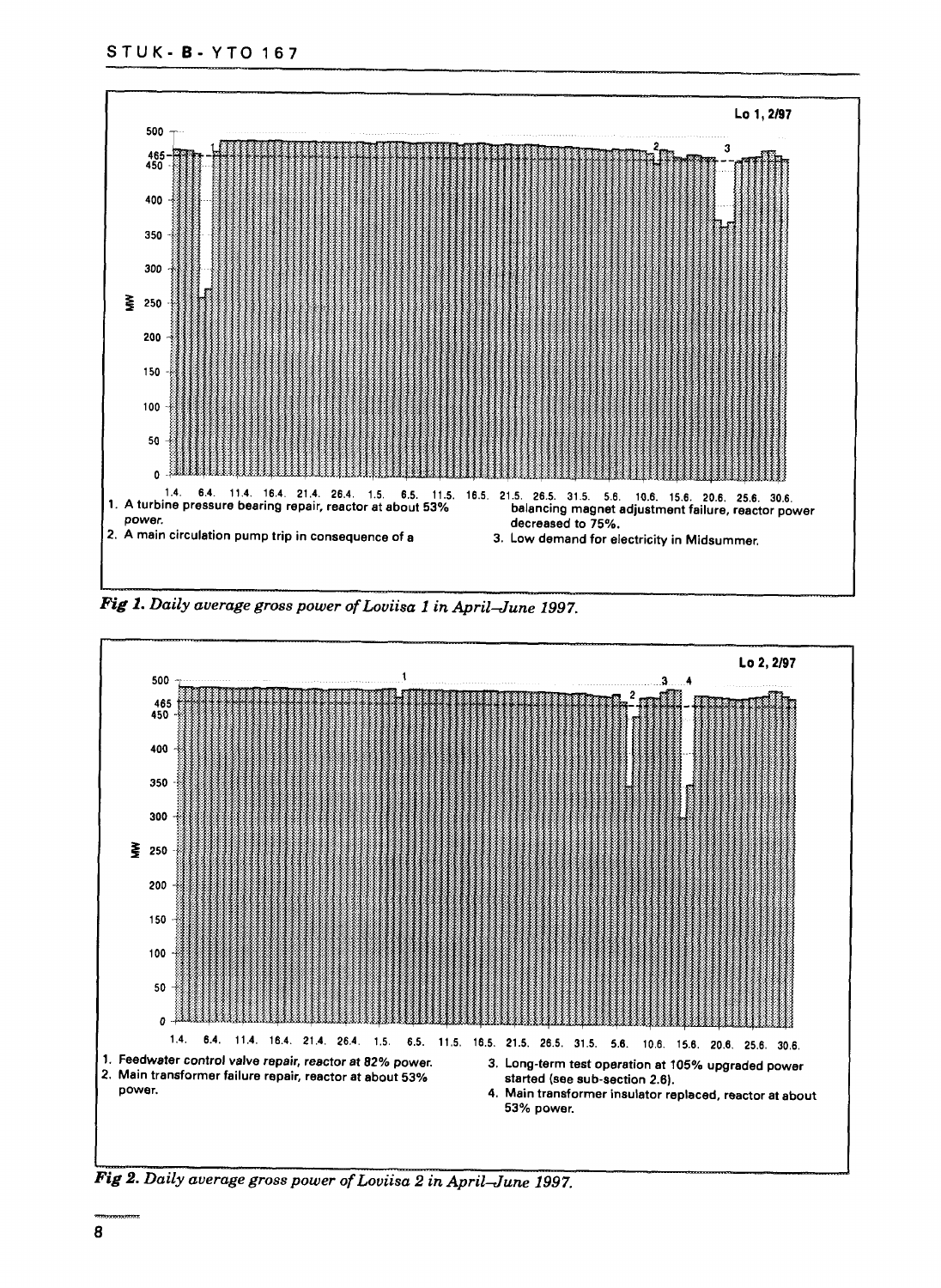

*Fig 3. Daily average gross power of Olkiluoto 1 in April-June 1997.*



*Fig 4. Daily average gross power of Olkiluoto 2 in April-June 1997.*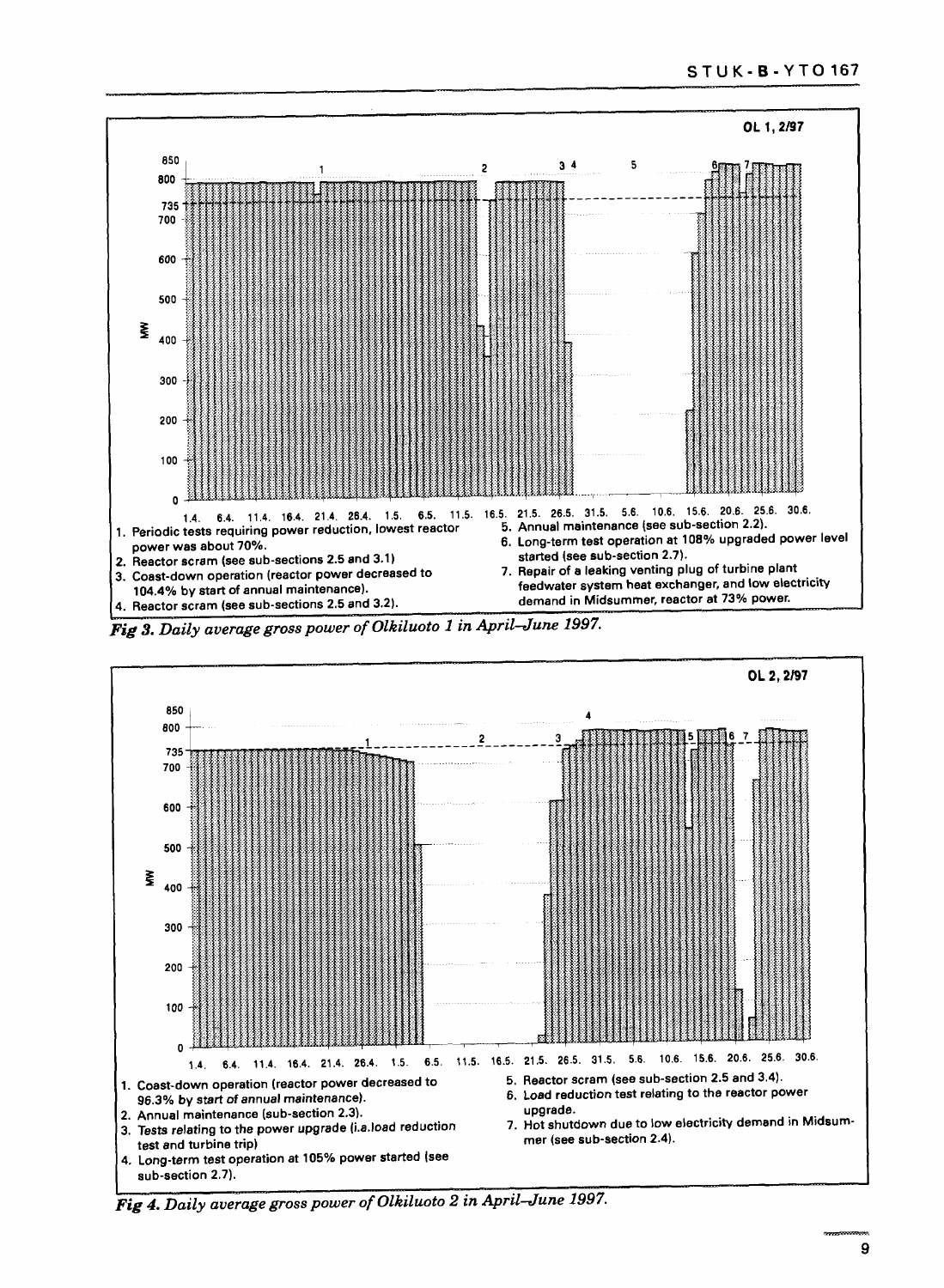level. The plant unit's safety systems functioned as designed. A feedwater pump control disturbance caused the stopping of the flow of feedwater. The liquid coupling of the pump's control motor which caused the disturbance was replaced in the annual maintenance outage.

Safety modifications made during the outage are described in Chapter 5.

The plant unit was brought back on line after the annual maintenance on 22 May 1997.

#### **2.4 Olkiluoto 2 Midsummer outage**

Olkiluoto 2 was placed in hot shutdown on 20 June 1997 due to low electricity demand. In the outage, a generator cooling water tube and a main steam system relief line control valve were repaired and some other minor repairs were also made. A minor modification relating to the turbine automation was also made in the outage. The plant unit was brought back on line on 22 June 1997.

#### **2.5 Olkiluoto 1 and 2 reactor scrams**

In the second quarter of 1997, two reactor scrams occurred at Olkiluoto 1 and one in Olkiluoto 2 while the plant units were generating electricity. The first scram in Olkiluoto 1 was on 14 May 1997 and the plant unit resumed electricity generation on 15 May 1997. The second scram was on 27 May 1997. The plant unit was in the process of being shut down for annual maintenance and was not restarted before the outage. The reactor was operating at 105% power when both scrams occurred. These events are described in sub-sections 3.1 and 3.2.

The reactor scram at Olkiluoto 2 was on 13 June 1997 and the plant unit was brought back on line the same day. The unit was operating at 105% power at the time of the event. The event is described in sub-section 3.4.

#### **2.6 Test operation of Loviisa plant units at upgraded reactor power levels**

Long-term test operation at upgraded 103% reactor power level started at both Loviisa plant units early January. At the beginning of June, the reactor power level of Loviisa 2 was upgraded from rated to 105% power.

Both Loviisa plant units are undergoing a project to operate the units at upgraded 109% reactor power level. The power upgrading does not require significant modifications to the plant systems. The project also includes a renewal of the operating licences of the plant units which are in force until the end of 1998.

An essential part of the project is test operation of the plant units at 109% reactor power level and at levels below that. According to a decision of the Ministry of Trade and Industry, test operation at a reactor power level exceeding rated power is allowable by virtue of the existing operating licence provided that STUK's approval is obtained. STUK decided in May that reactor power at both Loviisa nuclear power plant units can be gradually upgraded to 109%. STUK will make a separate, overall safety assessment of Loviisa 1 and 2 in connection with the review of Imatran Voima Oy's operating licence application.

Imatran Voima Oy plans to continue test operation of the Loviisa plant units: after the 1997 maintenance outages, the reactor power of Loviisa 1 will be first upgraded to 105% and later to 107%. Plans are to operate the Loviisa 2 reactor at 107% power as of the autumn of 1997. Before the turn of the year 1997-1998, plans are for a one-week test operation period at 109% reactor power for both units.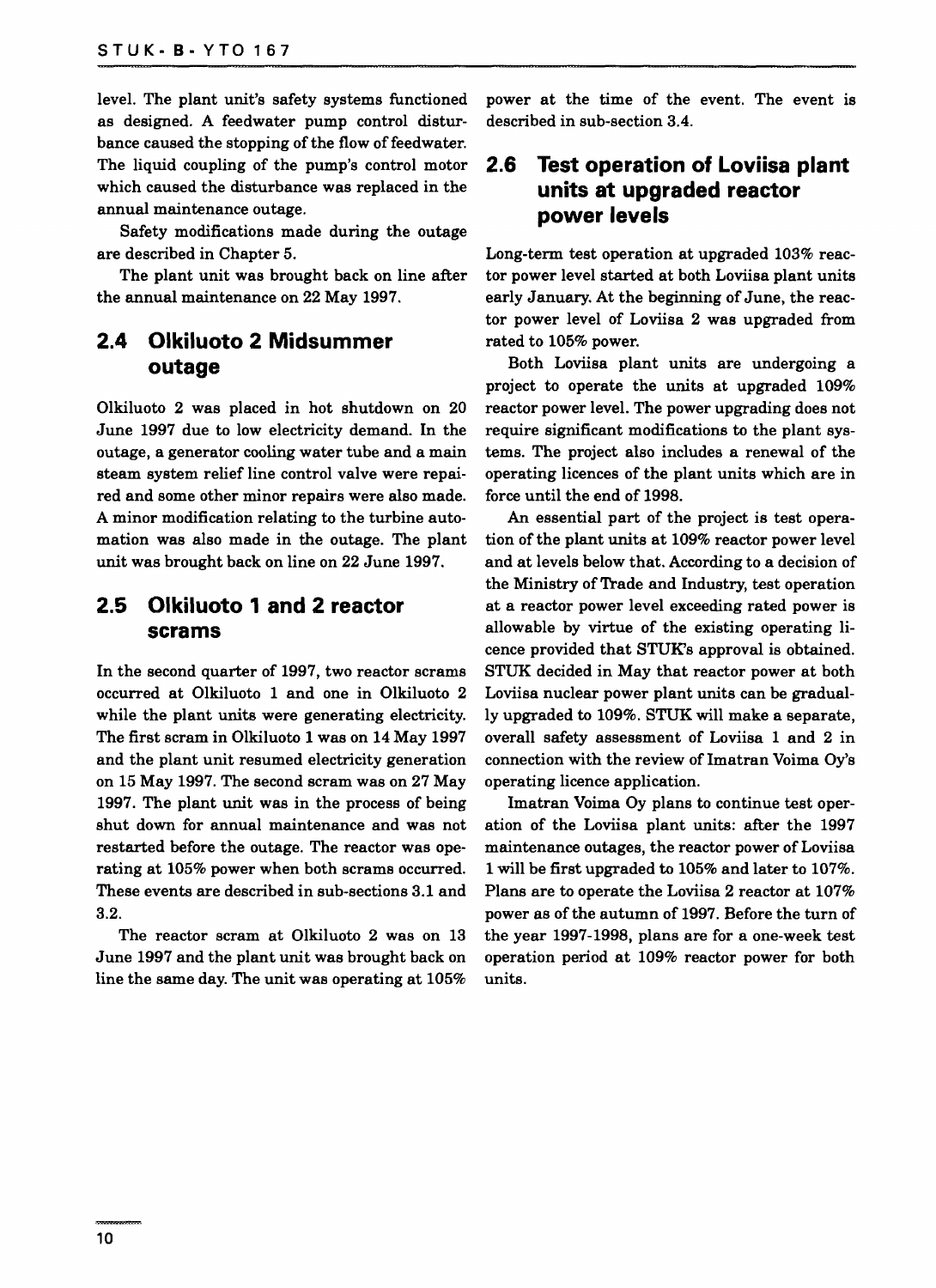#### **2.7 Test operation of Olkiluoto plant units at upgraded reactor power levels**

The Olkiluoto 1 reactor power level was upgraded to 108% after the 1997 maintenance outage and tests were conducted to check modifications to the plant systems implemented in the outage. The reactor power of Olkiluoto 1 was upgraded to 105% after the 1996 annual maintenance outage. The reactor power of Olkiluoto 2 was upgraded to 105% after the 1997 maintenance outage.

Long-term reactor test operation at power levels which exceed rated power defined in the existing operating licence is an essential part of the modernisation projects presently under way at the Olkiluoto plant units. Test operation serves to demonstrate the operation of the modified systems and the capability of the reactors for longterm operation at the upgraded power levels. According to a decision of the Ministry of Trade and Industry, the test operations can be carried out within the framework of the current operating licence if STUK approves this. According to a decision made by STUK in May, the reactor power level of Olkiluoto 1 can be upgraded to 109% and that of Olkiluoto 2 to 107% after the 1997 annual maintenance outages after the modifications to the systems of the plant units have been made.

Teollisuuden Voima Oy plans to operate Olkiluoto 1 at 108% reactor power level for about a year. The increase of reactor power to the allowable 109% level is not possible until the turbine plant capacity has been changed to cope with the corresponding increased steam flow. Olkiluoto 2 plans to continue long-term test operation at 105% reactor power until the autumn of 1997 and, after that, to upgrade it to 107%.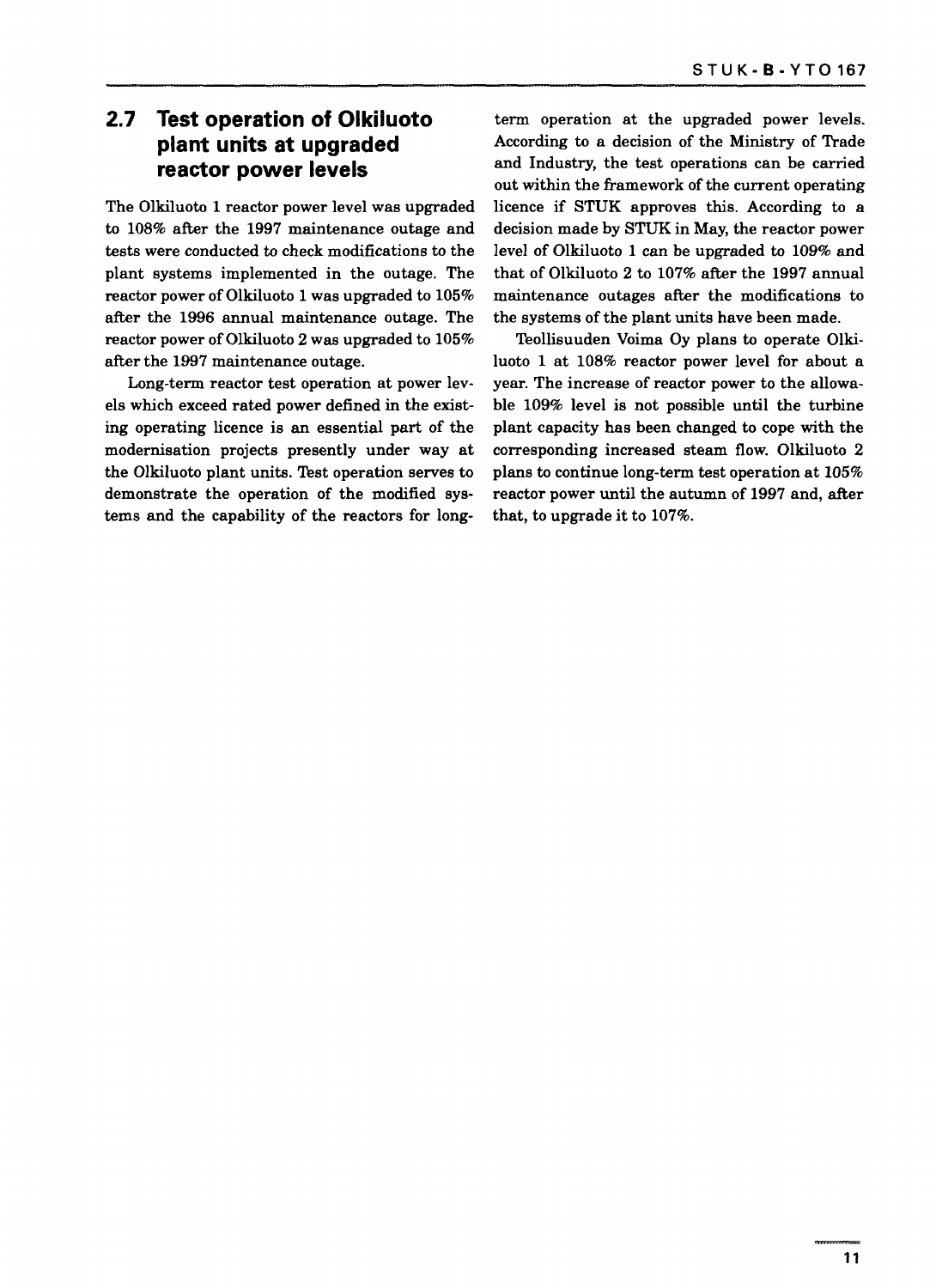### **3 EVENTS AND OBSERVATIONS**

#### **Loviisa 1 and 2**

*No reportable events occurred at the Loviisa plant units in the second quarter of 1997.*

#### **Olkiluoto 1**

*In the second quarter of 1997, two reactor scrams occurred at Olkiluoto 1. One resulted from the erroneous opening of switches and was classified INES level 1. The other was INES level 0.*

#### **3.1 Olkiluoto 1 reactor scram and reactor water clean-up system valve leak**

A reactor scram occurred at Olkiluoto 1 on 14 May 1997. The plant unit was at 105% power at the time of the event. As a result, slightly radioactive water leaked onto the floor of the instrument room through the sealing of a reactor water clean-up system valve.

The event was initiated by tests conducted in the switchyard using an incorrect electrical diagram. Due to the faulty diagram, the trip circuit of the fault protection of the plant unit's 400 kV plant switch was not disconnected for the duration of the tests, which led to the switch's unplanned opening. In a situation such as this, plant automation switches the plant unit's power supply to take place from the 110 kV offsite grid via two start-up transformers and, at the same time, reduces the reactor power. At the time of the event, one startup transformer was being serviced. Diesel generators started as designed and replaced the start-up transformer which was being serviced. As regards the switching of power supply to the 110 kV grid, a malfunction occurred in the control oil system which controls the turbine control valves. The malfunction resulted in a turbine trip and a reactor scram at about 30% reactor power. The plant unit's safety systems functioned according to design during the reactor scram.

The event stopped non-diesel-backed equipment which would have been supplied power via the 110 kV start-up transformer which was being serviced. Thus i.a. two operating turbine plant feedwater pumps tripped because pumps providing cooling their oil coolers stopped. Correspondingly, pumps of a system cooling the reactor water clean-up system cooler also tripped. After an increase in the temperature of water circulating in the clean-up system, the flow of water switched, as designed, to the filter bypass line to prevent damage to the filters.

One valve seal was damaged during restoration of the reactor water clean-up system to normal operation. A pressure peak in the pipeline was suspected to have caused the leak. About one cubic metre of slightly radioactive water escaped to a room through the damaged seal. In connection with the valve's repair, a mechanic sustained burns from hot water. The event had no bearing on the radiation safety of the environment or personnel.

The plant unit was brought back on-line on 15 May 1997 after the damaged seal had been replaced and the the equipment whose power supply was lost had been checked.

Teollisuuden Voima Oy has looked into measures to prevent recurrence of similar events. The event revealed functional defects in the plant unit's systems. Teollisuuden Voima Oy will pay special attention in the future i.a. to the timing of switchyard tests to avoid the loss of offsite grid connections, to the functioning of the turbine control oil system, and to the separation of power supply to operating systems. Measures are also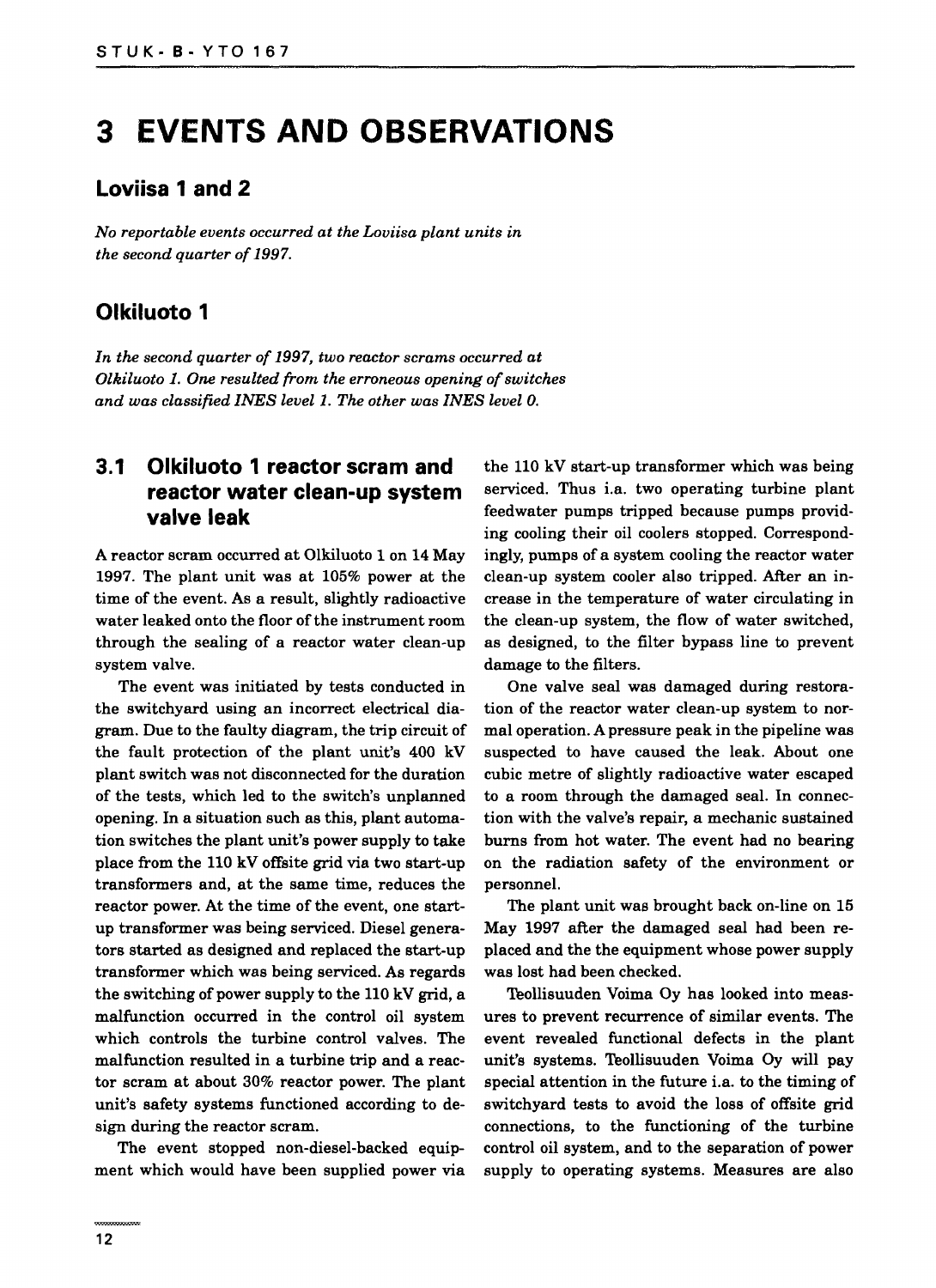being examined to prevent damage to valve seals of the broken type.

#### **3.2 Olkiluoto 1 reactor scram due to erroneous opening of switches**

A reactor scram occurred at Olkiluoto 1 on 27 May 1997 which was caused by an operational error.

At the time of the event, the plant unit was in power operation at 105% power level and preparations were made to shut it down for annual maintenance. Safety measures prior to shutdown include i.a. disconnection of the TIP (Traversing Incore Probe) drive mechanisms from the 400 V battery-backed switchgears supplying power to them. A mistake was made during the disconnection, however. Instead of the switches of three drive mechanisms, the main switches of three distribution cubicles were opened. When the distribution cubicles de-energised process transients and a reactor scram resulted. The restoration of voltage to the distribution cubicles took about an

hour. After this event, Teollisuuden Voima Oy decided to start the annual maintenance outage which otherwise would have been started three hours later.

The power failures caused alarm printer and process computer malfunctions which impaired the work of the control room personnel. The functioning of all safety systems during the power failure was not recorded on computer completely. Thus, it has not been possible to check afterwards the functioning of the systems. The safety systems start to operate independently of the process computer. The process computer displays became operational immediately on restoration of power supply.

The event was due to human error made by the operators. Teollisuuden Voima Oy will arrange refresher training to the operating personnel about the disconnection of electrical systems to prevent recurrence of similar events. Also the relevance and adequacy of existing procedures pertaining to the disconnection measures will be assessed.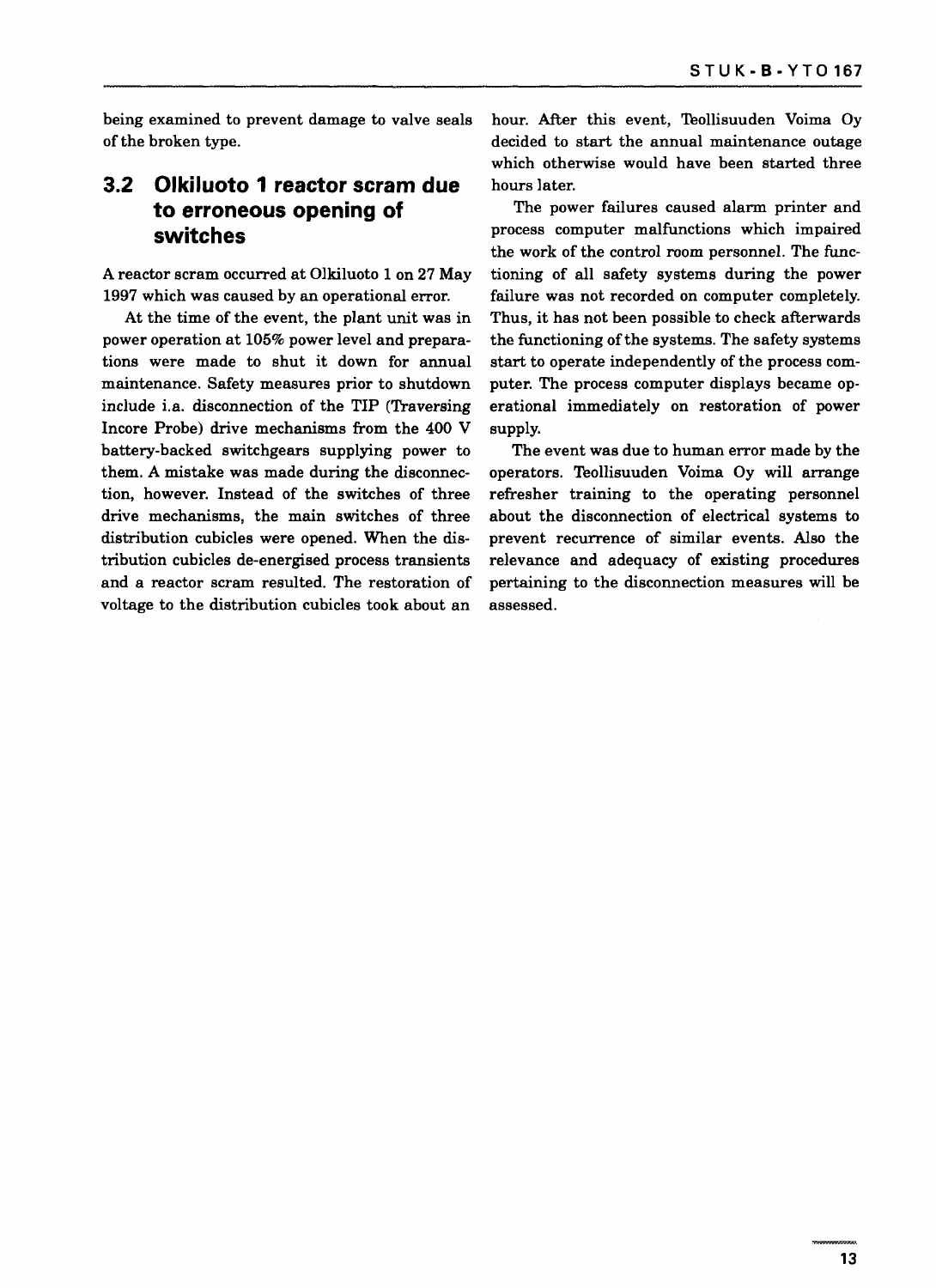#### **Olkiluoto 2**

*In the second quarter of 1997, Olkiluoto 2 events included control rod manoeuvring in violation of the Technical Specifications, a reactor scram, and an overflow of radioactive water from a tank in the waste building. All the events were level 0 on the INES scale.*

#### **3.3 Control rod manoeuvring in violation of the Technical Specifications at Olkiluoto 2**

Towards the end of the annual maintenance outage at Olkiluoto 2 on 19 May 1997, tests of the reactor protection system were conducted which included slight manoeuvring of the control rods. One detector of the SRM (Source Range Monitoring) system, which measures the neutron flux, was inoperable. According to the Technical Specifications, all four SRM detectors must be operable during control rod manoeuvring in an outage situation such as the one in question.

The SRM system monitors reactor core power within the lowest power range and it consists of four detectors each of which is placed in it own quadrant of the core. The system relays reactor power data to the reactor operator in the control room and initates the reactor protective functions if two out of four detectors indicate the measuring value to exceed set limits. For the reactor protection functions to actuate reliably when required, all four detectors must be operable in situations where control rods are manoeuvred.

This situation came about because there was no certainty about the detector fault and insufficient attention was attached to the requirements of the Technical Specifications. In order to prevent recurrence, Teollisuuden Voima Oy will, in training to be given to the personnel, place special empahsis on the importance of neutron flux monitoring and on work co-ordination. Furthermore, testing instructions will be supplemented with restrictions of the Technical Specifications.

#### **3.4 Olkiluoto 2 reactor scram in connection with steam line activity measurement tests**

A reactor scram occurred at Olkiluoto 2 on 13 June 1997 during the periodic testing of the reactor-toturbine steam line radiation monitoring system. The testing caused a spurious scram signal and a reactor shutdown at 105% power.

The reactors of Olkiluoto nuclear power plants are equipped with fixed radiation monitoring systems which continuously measure radiation levels i.a. in reactor steam, the off-gas system, gaseous and liquid effluents, and certain rooms. The steam line has been complemented with the reactor scram function which shuts down the reactor if the set radiation limits have been exceeded. The monitoring system has four parallel measuring channels. The scram function actuates if the measuring signal of two channels exceeds the set limit. The measuring system's operation is tested regularly both electrically and using radiation sources. Tests can also be conducted during reactor operation, one measuring channel at a time.

During the periodic testing of the radiation monitoring systems of the steam line, a scram signal caused by one measuring channel was not reset to normal state prior to the testing of the next channel. A situation was created in which the measurement data indicated elevated radiation levels from two radiation measurement channels simultaneously and the reactor scrammed.

The control room immediately identified the cause of the scram. The malfunction was looked into and the plant unit was brought back on line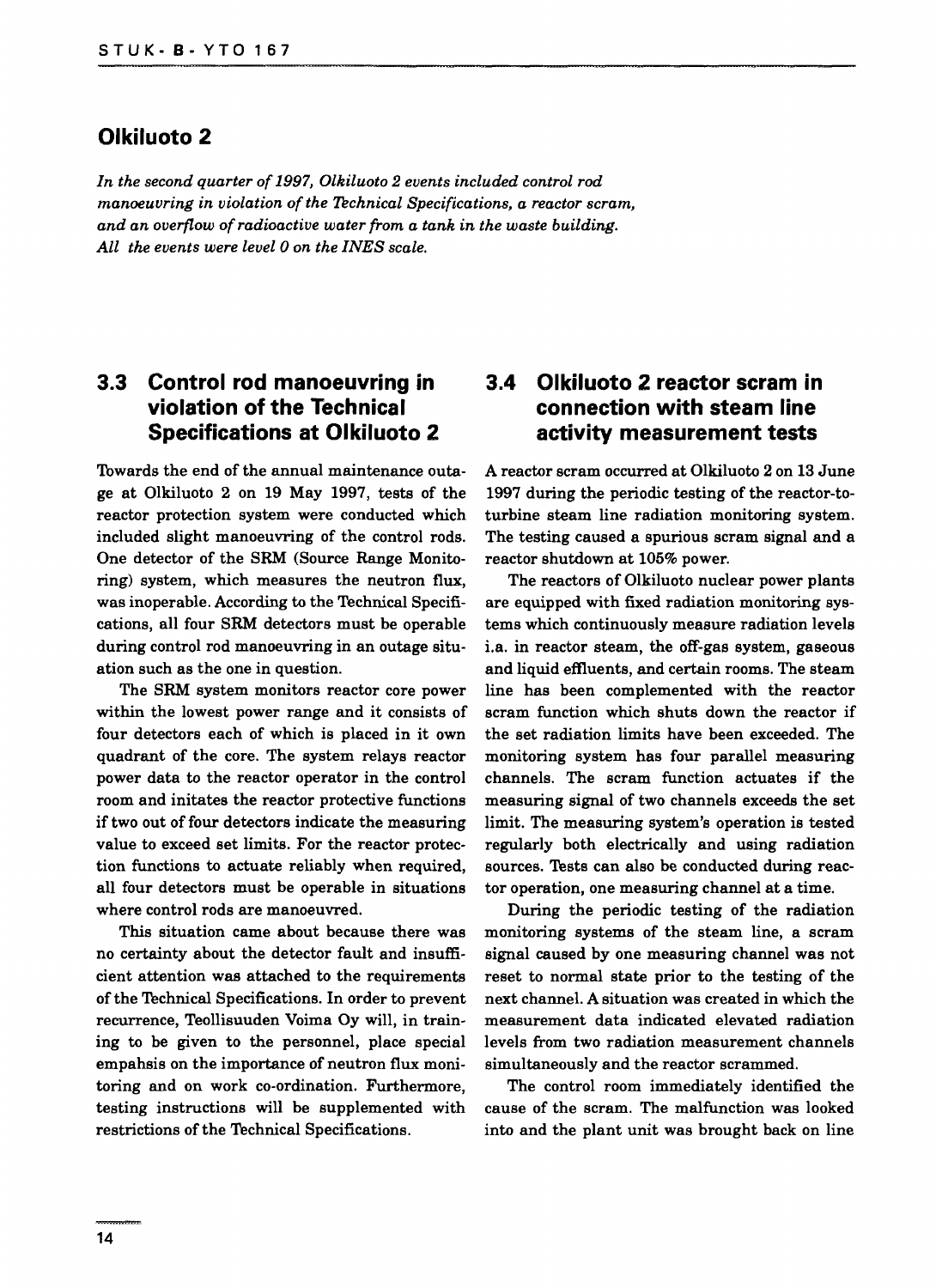the same day. Teollisuuden Voima Oy will review the testing instructions to avoid corresponding events.

In connection with the scram, the reactor water level decreased more than is usual in corresponding events. The unexpectedly great drop in the water level was due to the reactor being operated at an upgraded power level and to the modifications made to the reactor pressure vessel internals in connection with the plant's modernisation project. In consequence of a decrease in water level of the occurred size, the reactor process systems operate in a way which causes unnecessary loads on the pipe assemblies of certain systems. Teollisuuden Voima Oy has launched measures to improve the behaviour of the Olkiluoto plant units during transients which lead to a decreased reactor water level.

#### **3.5 Radioactive water overflow from a tank in Olkiluoto 2 waste building**

On 23 June 1997, about 3 m<sup>3</sup> of radioactive water ended up onto the floor of the liquid waste water treatment room in Olkiluoto 2. The event occurred during the treatment of radioactive waste water at a time when a separator which removes solids had been stopped and left on wet circulation mode after use. Flushing circulation which is stopped manually was on and the system's two tanks filled up at the rate of  $2 \text{ m}^3$ /h. When the tanks filled up, water started to flow onto the floor through an overflow pipe.

The water flowing onto the floor was returned to one of the tanks after the tank had been partially emptied. The activity of the water which ended up onto the floor was 8 Bq/ml, which falls below the 11 Bq/ml pumping limit for waste waters. Radiation doses incurred in the cleaning of the room were very low.

The ca. 20  $m^2$  room has no pipe penetrations and is equipped with a sump for radioactive waters. On the basis of its general radiation level, the room has been classified to a radiation class (orange area) above basic level. It is kept closed during normal operation and may only be accessed by persons with special training in radiation protection.

A corresponding event at Olkiluoto 2 on 17 January 1997 (STUK-B-YTO 163) and a separator equipment trial run had already shown it was necessary to direct the equipment flushing water to a bigger tank to prevent overflow. The modification was made at both plant units early 1997. Because of a separator equipment malfunction during the flushing operation, the water was directed to a smaller tank.

After the overfilling of the tanks in January, a decision was made to modify the separator wet circulation control logic so that both the separator and the flushing water injection will stop within an hour. The modifications were made at both plant units after Midsummer.

The event did not cause radioactive releases into the environment or any significant radiation exposure of the plant personnel.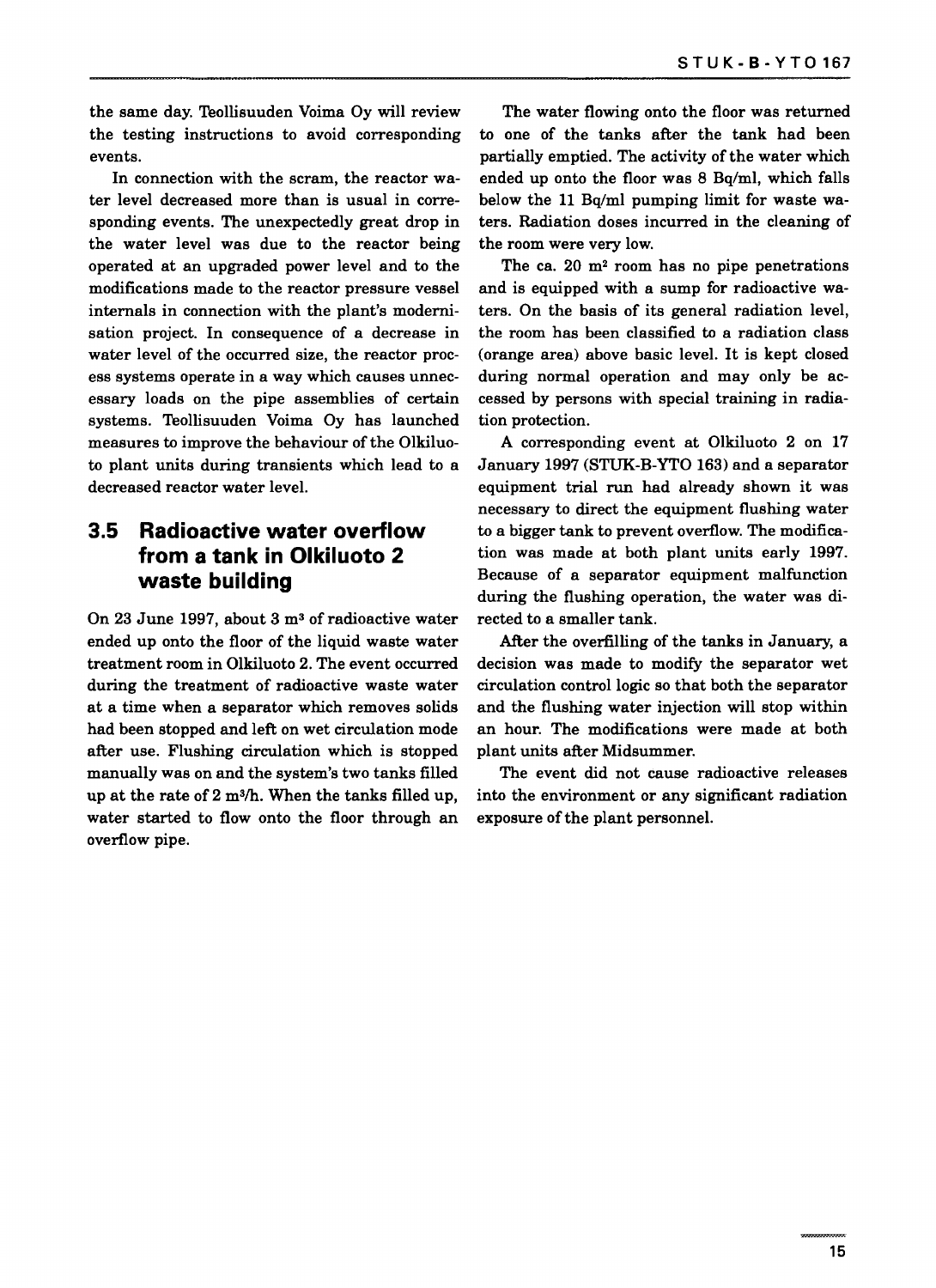### **4 RADIATION SAFETY**

*Individual doses to nuclear power plant personnel were below the annual dose limit. Also environmental releases were well below the release limits. In samples collected around the Finnish nuclear power plants, radioactive substances originating from the plants were measurable in such quantities only as have no bearing on the radiation exposure of the population.*

#### **4.1 Occupational exposure**

The highest individual dose received at a Finnish nuclear power plant in the second annual quarter of 1997 was 12.4 mSv and it was received at Olkiluoto nuclear power plant. The Radiation Decree stipulates that the effective dose caused by radiation work to a worker shall not exceed 50 mSv in any single year. The dose may not exceed 20 mSv per year as an average over five years. This monitoring of the annual average has started at the beginning of 1992. Radiation doses at Loviisa and Olkiluoto nuclear power plants have been below authorised limits.

Occupational dose is mainly incurred in work performed during annual maintenance outages. The annual maintenance outages of the Olkiluoto plant units were in this annual quarter.

The individual dose distribution of nuclear power plant personnel is given in Table III which specifies the number of exposed individuals by dose range and plant site. This information is from STUK's Central Dose Register.

Collective occupational dose at the Loviisa plant units was 0.03 manSv and 1.49 manSv at the Olkiluoto units in the second annual quarter. According to a STUK Guide, the collective dose limit for one plant unit is 2.5 manSv per one gigawatt of net electrical power averaged over two successive years; this means a total annual collective dose of 1.11 manSv/year and of 1.78 manSv/ year for the Loviisa and Olkiluoto units respectively.

#### **4.2 Radioactive releases into the environment**

In Table IV, the releases of radioactive substances measured at each plant site and the annual release limits are given. During this report period, releases into the environment were well below authorised limits.

#### **4.3 Environmental monitoring**

Radiation safety in the vicinity of Finnish nuclear power plants is ensured by regular sampling and analysis programmes. The environmental distribution of radioactive releases from power plants and their transfer to food chains is monitored and it is ensured that the releases remain below authorised limits. In this quarter, a total of 170 samples was analysed according to the programmes.

Cobalt-60 originating from the power plant was measured in one sample of deposition collected in the vicinity of Loviisa nuclear power plant. Three samples of bladder wrack contained cobalt-60, two samples contained manganese-54 and silver-110m and one sample contained cobalt-58. The same radioactive substances, with the exception of silver-110m, were also measured in samples of sedimenting matter. The sample of crustacean contained only cobalt-60 and silver-110m. Tritium concentrations above normal were measured in three samples of sea water.

Cobalt-60 originating from the power plant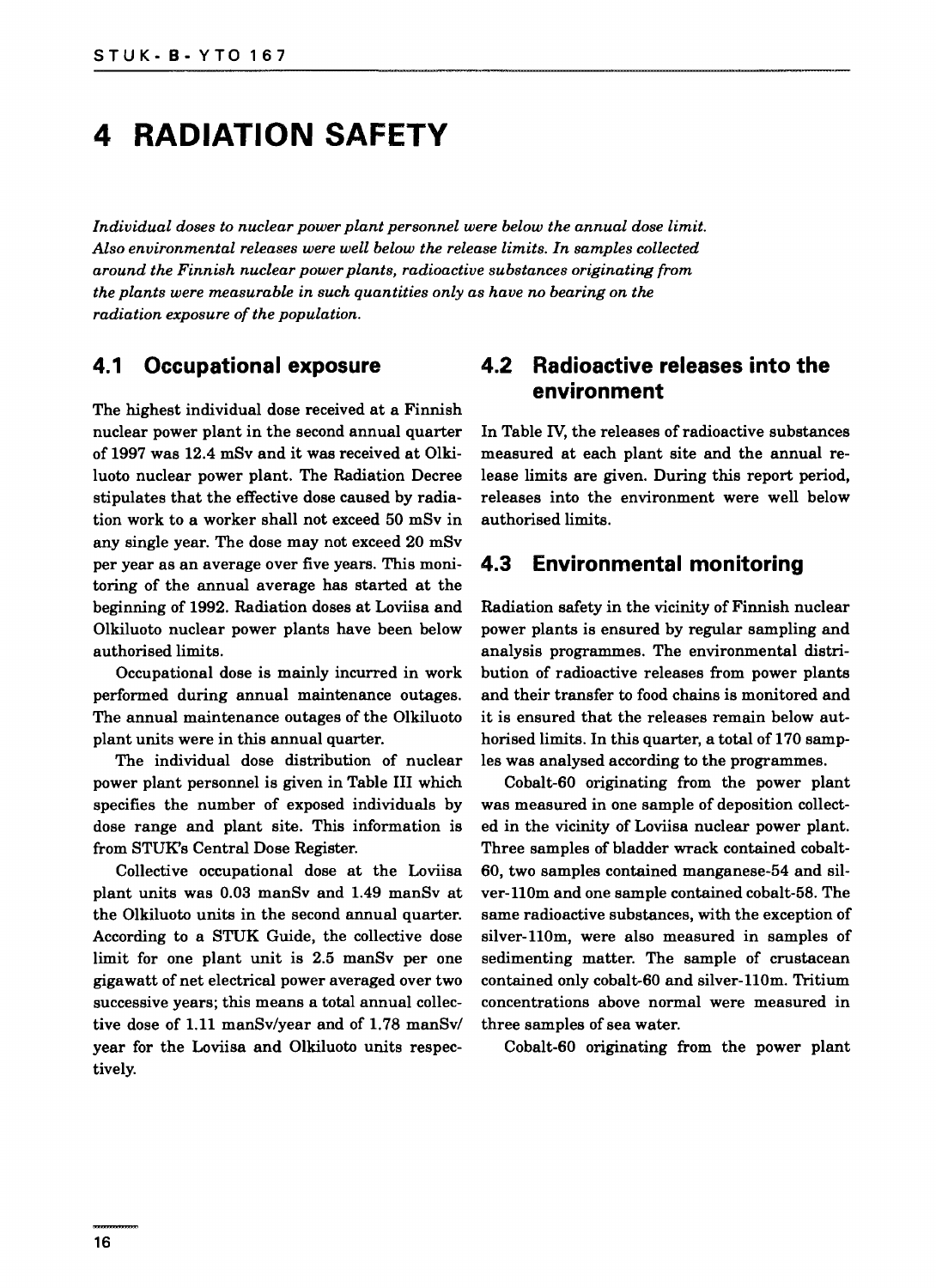| Dose range<br>(mSv) | Number of persons by dose range |                                         |                |         |                                   |                    |  |
|---------------------|---------------------------------|-----------------------------------------|----------------|---------|-----------------------------------|--------------------|--|
|                     | Loviisa                         | Second quarter 1997<br><b>Olkiluoto</b> | <b>Total</b> ' | Loviisa | From 1.1.1997<br><b>Olkiluoto</b> | Total <sup>*</sup> |  |
| < 0.5               | 61                              | 498                                     | 570            | 65      | 505                               | 577                |  |
| $0.5 - 1$           | 9                               | 216                                     | 233            | 22      | 224                               | 254                |  |
| $1 - 2$             | 3                               | 198                                     | 231            | 18      | 195                               | 241                |  |
| $2 - 3$             |                                 | 93                                      | 105            | 11      | 103                               | 119                |  |
| $3 - 4$             |                                 | 54                                      | 68             | 6       | 58                                | 81                 |  |
| $4-5$               |                                 | 33                                      | 45             |         | 31                                | 45                 |  |
| $5-6$               |                                 | 23                                      | 35             |         | 24                                | 37                 |  |
| $6 - 7$             |                                 | 14                                      | 32             |         | 15                                | 32                 |  |
| $7 - 8$             |                                 | 7                                       | 16             |         | 9                                 | 18                 |  |
| $8 - 9$             |                                 | 3                                       | 9              |         | 3                                 | 9                  |  |
| $9 - 10$            |                                 | 3                                       | 8              |         | 3                                 | 9                  |  |
| $10 - 11$           |                                 | 2                                       | 11             |         | $\overline{c}$                    | 11                 |  |
| $11 - 12$           |                                 | 3                                       | 7              |         | 3                                 |                    |  |
| $12 - 13$           |                                 |                                         | $\overline{2}$ |         |                                   |                    |  |
| $13 - 14$           |                                 |                                         |                |         |                                   |                    |  |
| $14 - 15$           |                                 |                                         |                |         |                                   |                    |  |
| $>15$               |                                 |                                         |                |         |                                   |                    |  |

Table **III.** Occupational dose distribution in the second quarter of 1997 and from 1.1.1997.

was measured in one sample of air, two samples of sea water and all samples of bladder wrack taken in the vicinity of Olkiluoto nuclear power plant. Some samples of bladder wrack also contained manganese-54 and two contained cobalt-58. Manganese-54 was measured in three and cobalt-60 in six samples of sedimenting matter. Tritium concentrations exceeding normal level were detected in one sample of deposited material and in one sample of sea water.

All the measured concentrations were low and require no measures.

Strontium-90, caesium-134 and -137 originating from the Chernobyl accident are still measurable in environmental samples. Natural radioactive substances (i.a. beryllium-7, potassium-40, uranium and thorium decay series) are also detected in the samples and their concentrations are usually higher than the concentrations of nuclides originating from the power plants or fallout.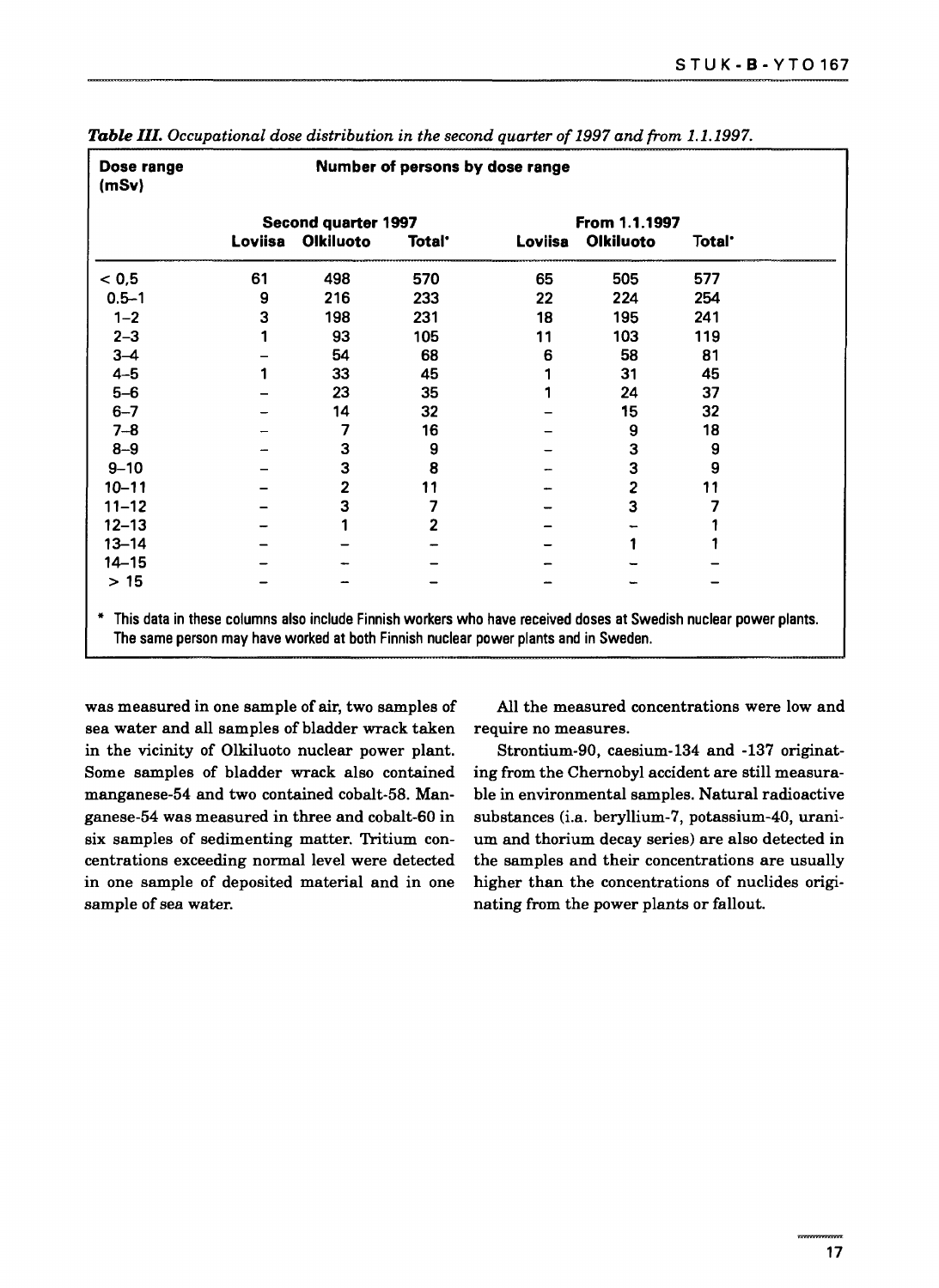| Gaseous effluents (Bq) a)                                                                                                                                                                                                                                       |                                                   |                                               |                                          |                                            |                                            |
|-----------------------------------------------------------------------------------------------------------------------------------------------------------------------------------------------------------------------------------------------------------------|---------------------------------------------------|-----------------------------------------------|------------------------------------------|--------------------------------------------|--------------------------------------------|
| <b>Plant site</b>                                                                                                                                                                                                                                               | <b>Noble gases</b><br>(Krypton-87<br>equivalents) | <b>lodines</b><br>(lodine-131<br>equivalents) | <b>Aerosols</b>                          | <b>Tritium</b>                             | Carbon-4                                   |
| <b>Loviisa</b>                                                                                                                                                                                                                                                  |                                                   |                                               |                                          |                                            |                                            |
| <b>Report period</b><br>Early 1997                                                                                                                                                                                                                              | $1.5 \cdot 10^{12}$<br>$2.8 \cdot 10^{12}$        | b)<br>$7.2 \cdot 10^{4}$                      | $1.8 \cdot 10^{6}$<br>$2.2 \cdot 10^{8}$ | $8.8 \cdot 10^{10}$<br>$1.6 \cdot 10^{11}$ | $6.8 \cdot 10^{10}$<br>$1.1 \cdot 10^{11}$ |
| Olkiluoto                                                                                                                                                                                                                                                       |                                                   |                                               |                                          |                                            |                                            |
| <b>Report period</b>                                                                                                                                                                                                                                            | $6.5 \cdot 10^{10}$                               | $1.7 \cdot 10$                                | $2.7 \cdot 10^{7}$                       | $4.5 \cdot 10^{10}$                        | c)                                         |
| <b>Early 1997</b>                                                                                                                                                                                                                                               | $2.1 \cdot 10^{11}$                               | $1.7 \cdot 10^{7}$                            | $3.0 \cdot 10^{7}$                       | $9.0 \cdot 10^{10}$                        | c)                                         |
| <b>Annual release limits</b>                                                                                                                                                                                                                                    |                                                   |                                               |                                          |                                            |                                            |
| Loviisa                                                                                                                                                                                                                                                         | $2.2 \cdot 10^{16}$ d)                            | $2.2 \cdot 10$ <sup>1</sup> d)                |                                          |                                            |                                            |
| Olkiluoto                                                                                                                                                                                                                                                       | $1.8 \cdot 10^{16}$                               | $1.1 \cdot 10^{11}$                           |                                          |                                            |                                            |
|                                                                                                                                                                                                                                                                 |                                                   | Päästöt veteen (Bq) a)                        |                                          |                                            |                                            |
| <b>Plant site</b>                                                                                                                                                                                                                                               | <b>Tritium</b>                                    | <b>Other nuclides</b>                         |                                          |                                            |                                            |
| <b>Loviisa</b>                                                                                                                                                                                                                                                  |                                                   |                                               |                                          |                                            |                                            |
| <b>Report period</b>                                                                                                                                                                                                                                            | $8.2 \cdot 10^{12}$                               | $1.7 \cdot 10^{6}$                            |                                          |                                            |                                            |
| Early 1997                                                                                                                                                                                                                                                      | $1.2 \cdot 10^{13}$                               | $3.1 \cdot 10^{6}$                            |                                          |                                            |                                            |
| <b>Olkiluoto</b>                                                                                                                                                                                                                                                |                                                   |                                               |                                          |                                            |                                            |
| <b>Report period</b>                                                                                                                                                                                                                                            | $5.0 \cdot 10$ <sup>11</sup>                      | $4.8 \cdot 10^9$                              |                                          |                                            |                                            |
| <b>Early 1997</b>                                                                                                                                                                                                                                               | $8.7 \cdot 10^{11}$                               | $7.4 \cdot 10^9$                              |                                          |                                            |                                            |
| <b>Annual release limits</b>                                                                                                                                                                                                                                    |                                                   |                                               |                                          |                                            |                                            |
| Loviisa                                                                                                                                                                                                                                                         | $1.5 \cdot 10^{14}$                               | $8.9 \cdot 10^{11}$ d)                        |                                          |                                            |                                            |
| Olkiluoto                                                                                                                                                                                                                                                       | $1.8 \cdot 10^{13}$                               | $3.0 \cdot 10$ <sup>11</sup>                  |                                          |                                            |                                            |
| a) The unit of radioactivity is Becquerel (Bq); $1 \text{ Bq} = \text{one nuclear transaction per second.}$<br>b) Below the detection limit.<br>c) The carbon-14 release-estimate based on experimental data was 1.4 · 10" Bq in Olkiluoto in the report period |                                                   |                                               |                                          |                                            |                                            |

#### *Table TV. Radioactive releases by plant site, second quarter 1997.*

and 3,1 • 10" Bq in early 1997. d) The numerical value shows the release limit for the Loviisa plant site, assuming that the sum of various types of

release limit shares shall be smaller than or equal to 1.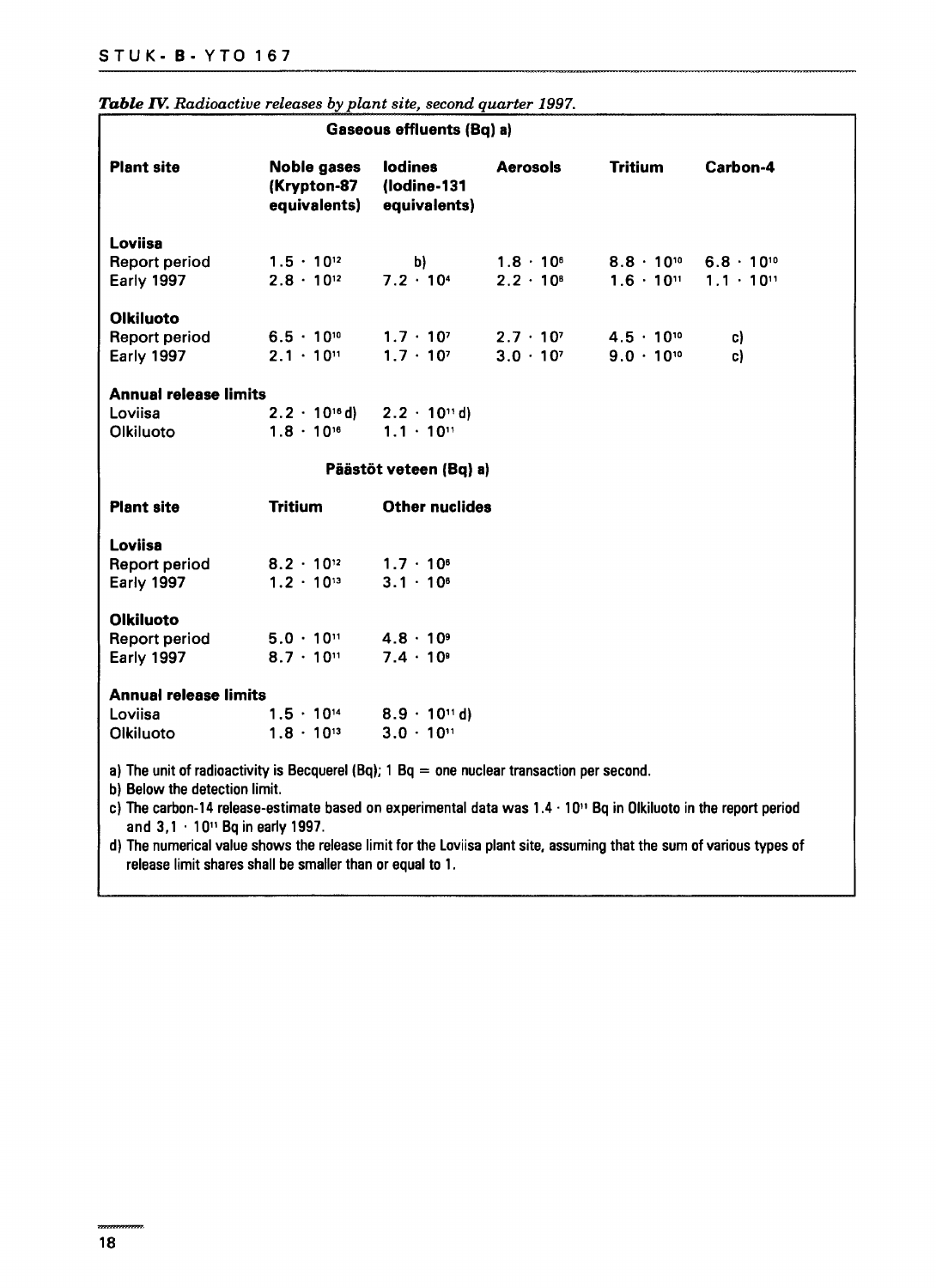### **5 SAFETY IMPROVEMENTS AT NUCLEAR POWER PLANTS**

*In the second quarter of 1997, several plant system modifications were implemented at both Olkiluoto plant units. The modifications are mostly related to the ongoing modernisation projects at the plant units. No significant modifications were made at the Loviisa plant units in this quarter.*

#### **5.1 Loviisa nuclear power plant**

The Loviisa nuclear power plant units were in power operation for the whole quarter and no significant safety modifications were implemented.

#### **5.2 Olkiluoto nuclear power plant**

Several systems modifications were made at Olkiluoto nuclear power plant. They are part of an ongoing modernisation project which has the aim of reviewing the safety features of the plant units, and of decreasing their environmental impact and the radiation doses received by the personnel. Teollisuuden Voima Oy also aims to improve the output capacity of the plant units by reducing operational transients, improving plant efficiency and upgrading the reactor power. The most important modifications made to the plant unit systems in the second quarter of 1997 are given below.

#### **Reactor overpressure protection**

The quick and reliable operation of a boiling water reactor's safety valves providing overpressure protection is of essential importance to prevent an excessive increase in reactor pressure and power and to ensure a reactor scram in the event of a transient involving blocked transfer of steam from reactor to turbine condenser. The upgrading of the reactor power requires an increased capacity for overpressure protection.

Two safety valves of a new type were added to the reactor overpressure protection system of Olkiluoto 2 in the 1997 annual maintenance outage. The system previously had two safety valves, eight pressure relief valves equivalent to the safety valves, and two quick-opening valves. The new

safety valves were set to open at the same pressure as the two safety valves of the old type. In order to increase the system's reliability, the operating principle of the new safety valves was different from that of the old ones. The blowing capacity of the new safety valves is somewhat larger than that of the old valves. The new valves are also capable of operating in situations where the substance blown is water, not steam. This helps ensure overpressure protection during reactor shutdown states.

Corresponding new safety valves have been installed in Olkiluoto 1 in the 1996 annual maintenance outage.

#### **Containment condensation pool heat transfer**

A reactor power upgrading increases the production of decay heat after shutdown in proportion to the power upgrading. In connection with normal reactor shutdown, decay heat is removed from the reactor through systems specifcally designed for the purpose.

During an accident, decay heat from the reactor would be removed to the containment condensation pool. From the condensation pool it would then be transferred to the sea through the heat exchangers of the containment spray system. The temperature in the containment and the condensation pool must not, in case of accidents, exceed the containment design limits. Heat transfer from the condensation pool has been improved by increasing the surface area of the containment spray system heat exchangers so that the design limit values would not be exceeded after the reactor power upgrading either. The modifications were implemented in Olkiluoto 1 in the 1996 annual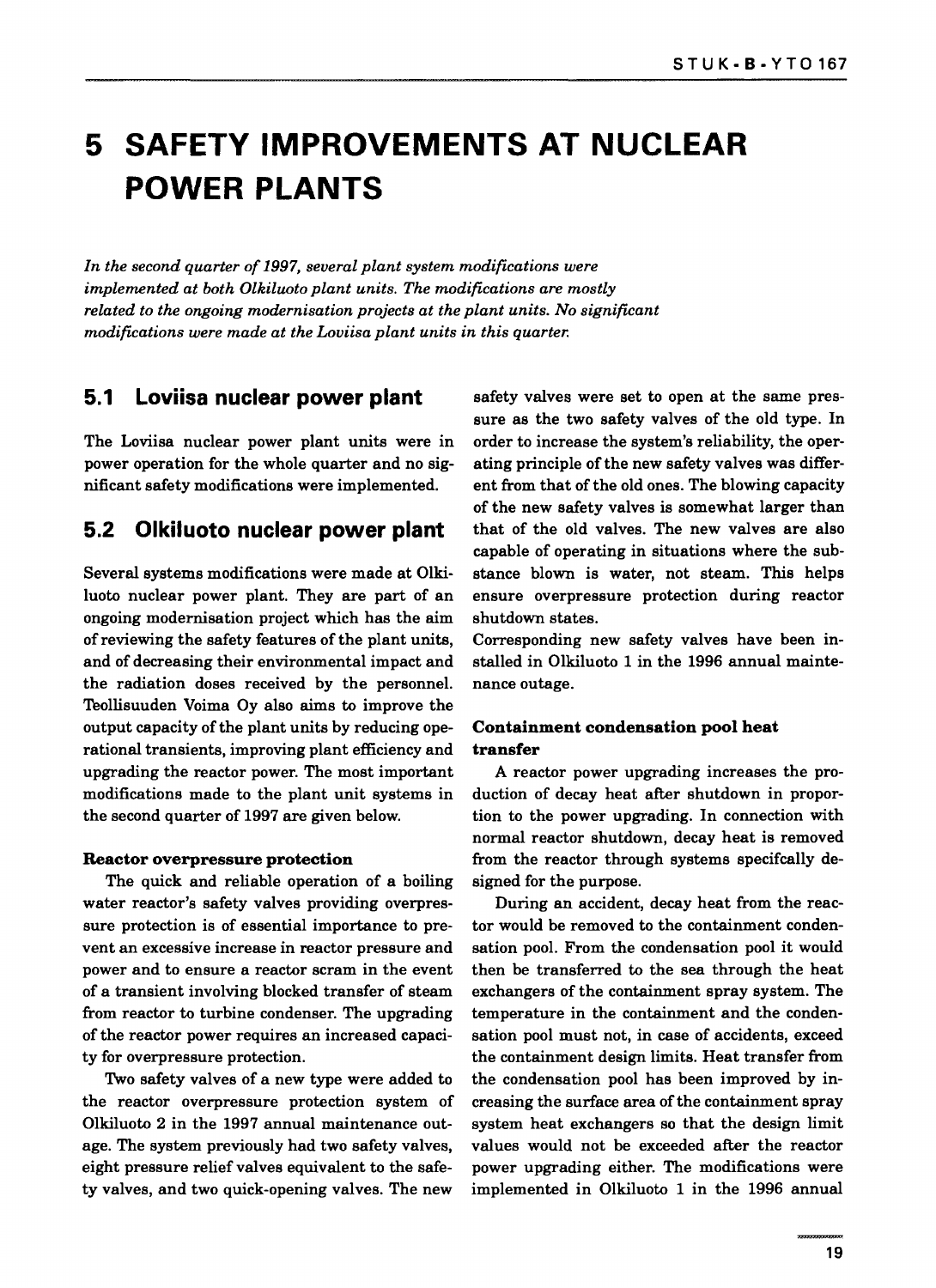maintenance outage and in Olkiluoto 2 in the 1997 annual maintenance outage. It has been demonstrated by measurements of the heat transfer chains and by containment analyses that condensation pool temperature and pressure are kept below the limit values after the modifications even if the plant units were operating at the upgraded reactor power level in the event of an accident.

#### **Turbine control and protection system**

The turbine control and protection systems of both Olkiluoto plant units have been renewed. Renewal of the old system made with hydraulic technology from the 70s was prompted by plants to improve system serviceability and reliability. The new system is made with programmable technology. The Olkiluoto 1 modifications were made in the 1996 annual maintenance outage and those at Olkiluoto 2 in the 1997 annual maintenance outage. In the 1997 Olkiluoto 1 outage, modifications to improve the system's reliability were made.

In connection with the system's renewal, the protection and control channels have been changed to comprise three channels instead of the previous two. The turbine controller governs i.a. the turbine plant main steam line control valves during different operational conditions and the control system monitors the turbine plant and actuates the reactor scram function where necessary. The modification improves the system's reliability. Because there are three channels, the failure of one controller does not disturb the operation of the control valves during plant unit operation. The operation of the turbine controller was tested after the annual maintenance outage during load reduction and turbine trip situations which are the most critical operational transients from the viewpoint of controller operation. The controller operated faultlessly in the tests.

The improved reliability of the turbine control and protection system has for its part facilitated the reactor power upgrading. The possibility of a turbine pressure controller failure, which previously restricted reactor operation, has been reduced in connection with the system renewal.

#### **Main circulation** pump **electric drives**

Teollisuuden Voima Oy has planned renewal of the electric drives of all six primary circulation

pumps of both Olkiluoto plant units. The renewal anticipates the ageing of the frequency converters of the primary circulation pump motors. Spare parts for the old frequency converters are also becoming harder to get. Modifications are also planned to the electric drives to extend the rundown time of the pumps during a power failure. The run-down time extension slows down changes in the reactor cooling water flow induced by pump trips and increases the safety margin to fuel failure.

The new electric drive system corresponds to the old system electrotechnically. The flywheel motor added to the system is an exception. The energy stored up in the motor facilitates controlled shutdown of a primary circulation pump during a power failure. The system's frequency converter part employs modern frequency converter technology and the control units are based on programmable technology.

In the 1996 annual maintenance outage, Olkiluoto 1 was fitted with its first new frequency converter equipment for testing purposes. The equipment's control unit was replaced with a more efficent unit in the 1997 outage. Olkiluoto 2's first new frequency converter equipment was installed in the 1997 annual maintenance outage. Presently, both plant units have in use for testing purposes one new primary circulation pump electric drive. The review of the validation plans and reports required for the final approval of the systems has not been completed yet. This applies to the programming logic in particular. This is why the schedule for the implementation of the complete renewal of all electric drives of the primary circulation pumps can only be decided upon later.

#### **Neutron flux measuring system**

The fact that the system's maintenance has become more difficult with the ageing of the technology used has prompted the renewal of the neutron flux measuring system. The new system consists of two sub-systems: one measures neutron flux during reactor start-up and the other during reactor operation. The system's new programmable technology facilitates even more detailed core monitoring. The new system is also more user-friendly than the old one.

In the 1997 Olkiluoto 2 annual maintenance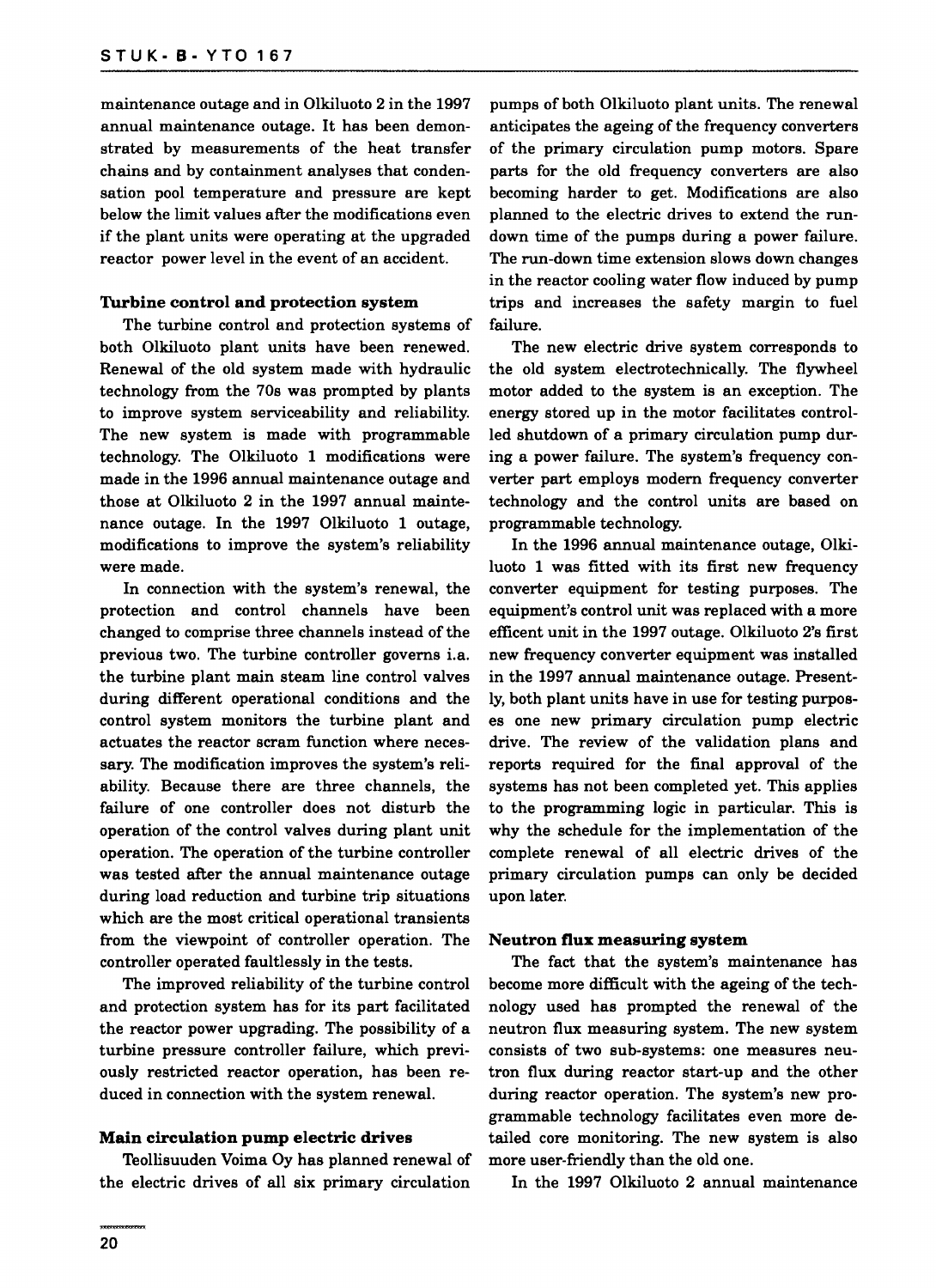outage, two SRM and IRM range channels were installed redundantly with the old system for testing purposes. Teollisuuden Voima Oy aims to take into service the entire neutron flux measuring system at Olkiluoto 2 in the 1998 annual maintenance outage.

In the Olkiluoto 1 annual maintenance outage of 1996, two SIRM sub-systems, i.e. channels using new programmable technology, had been installed redundantly with the old SRM and IRM range neutron flux measuring systems to test the new technology. The new neutron flux measuring system was taken into operation in its entirety after the 1997 annual maintenance outage. The Olkiluoto 1 neutron flux measuring system has been approved for operation until the 1998 annual maintenance outage. The qualification of the system's programmable part continues.

#### **Intensified partial scram**

The reactor control rods of the Olkiluoto plant units consist of 14 scram groups. In a partial scram, one scram group is hydraulically inserted into the reactor core to reduce reactor power. The control rods can also be inserted into the core by means of electric motors. A partial scram will be performed in such reactor feed water system and turbine plant disturbances which cause the feed water to become substantially colder than usual. In these situations reactor power is also reduced by decreasing the rotation speed of the main circulation pumps which reduces reactor power to ca. 30—40%. Gradually cooling feedwater tends to raise the reactor power, however. A partial scram compensates for this power increase and an actual scram will thus not be necessary.

Earlier, the first partial scram was immediately initiated in the above situation. Should cold feedwater increase the reactor power beyond 55%, a second partial scram would be initiated by means of the hydraulic scram system. Despite the fact that some control rods would be in the core, the reactor power could then become relatively high again. Reactor stability could be in jeopardy in a situation such as this. The situation would be further aggravated by the reactor power upgrading.

In the annual maintenance outage, the partial scram function of both Olkiluoto plant units was modified. The first partial scram occurs the same

way as before, but the second partial scram is simultaneously actuated by the insertion of one scram unit into the reactor by electric motors. Rods inserted by electric motors compensate for the effect of the power increase caused by the gradual cooling of feedwater. Power will thus be a steady ca. 30-40% and the power increase problem, which occurred earlier, is eliminated.

#### **Steam separators**

The steam separators of both Olkiluoto plant units were replaced in the 1997 annual maintenance outage. The separators are located in the the upper part of the reactor pressure vessel and their function is to separate steam from the steam-water mixture coming from the reactor. The most important reason for the modification is that the humidity content of the steam produced by the old steam separators is too high. Excessively humid steam causes increased erosion and elevated radiation levels at the turbine plant. This effect is further aggravated by the reactor power upgrading. The new steam separators resolve the problem because they produce steam the humidity content of which is extremenly low.

The pressure loss with the new steam separators is also smaller than with the steam separators presently in use. This has a favourable effect on plant behaviour in anticipated operational transients. Reactor stability is also significantly improved in consequence of the reduction in pressure loss.

#### **Electrical systems**

Due to the upgrading of the reactor power of the plant units it has been necessary to make modifications to the electrical systems. The main transformer and a generator breaker were replaced in the Olkiluoto 1 annual maintenance outage. The rated power of the new main transformer is 1000 MVA, whereas that of the old transformer was 800 MVA. The new main transformer corresponds to the old transformer by design and engineered features. The new type of generator breaker meets the requirements of the reactor power upgrading and is capable of breaking full-power short-circuit current if necessary. Also the relay protection of the main transformer and generator was replaced which improves the protection of the electrical systems against vari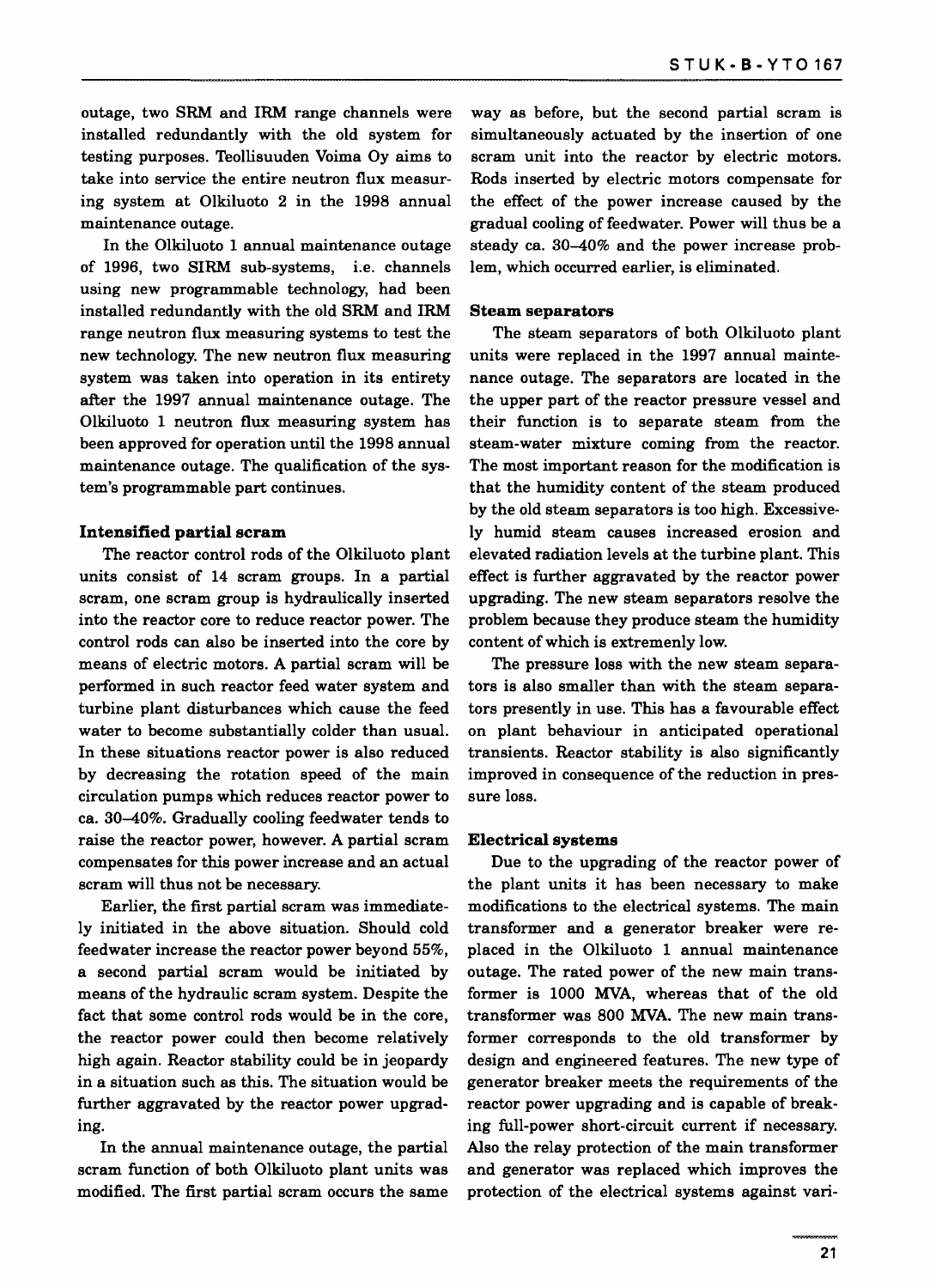ous short-circuit situations.

The short-circuit and nominal current strength of the generator bus was raised from 25 kA to 32 kA in the Olkiluoto 1 annual maintenance outage. This was done by replacing the couplings, cooling unit and current transformers of the bus. The increased short-circuit and nominal current strength of the bus also required the strengthening of the bus supports.

Corresponding modifications are planned to be implemented in the Olkiluoto 2 annual maintenance outage of 1998.

#### **Liquid waste treatment**

Olkiluoto nuclear power plant has plans to reduce the releases of radioactive liquid effluents. The waste treatment systems of the plant units will be fitted with new equipment for separating very fine solids from waste waters. A fuel pool water recovery system will also be added to the pool water system to enable water clean-up and  ${\tt recirculation}.$  The system includes a  $1500~{\tt m}^3$  storage pool for reactor and condensation pool waters which are removed for the duration of annual maintenance outages. The stored water is slightly radioactive and is cleaned up both when pumped to the pool and when injected back to the reactor.

The new waste water clean-up equipment has been taken into service at both plant units. The Olkiluoto 1 storage tank for reactor and fuel pool pool water was completed in the spring and was used in the annual maintenance outage. The corresponding Olkiluoto 2 system is due for completion by next summer.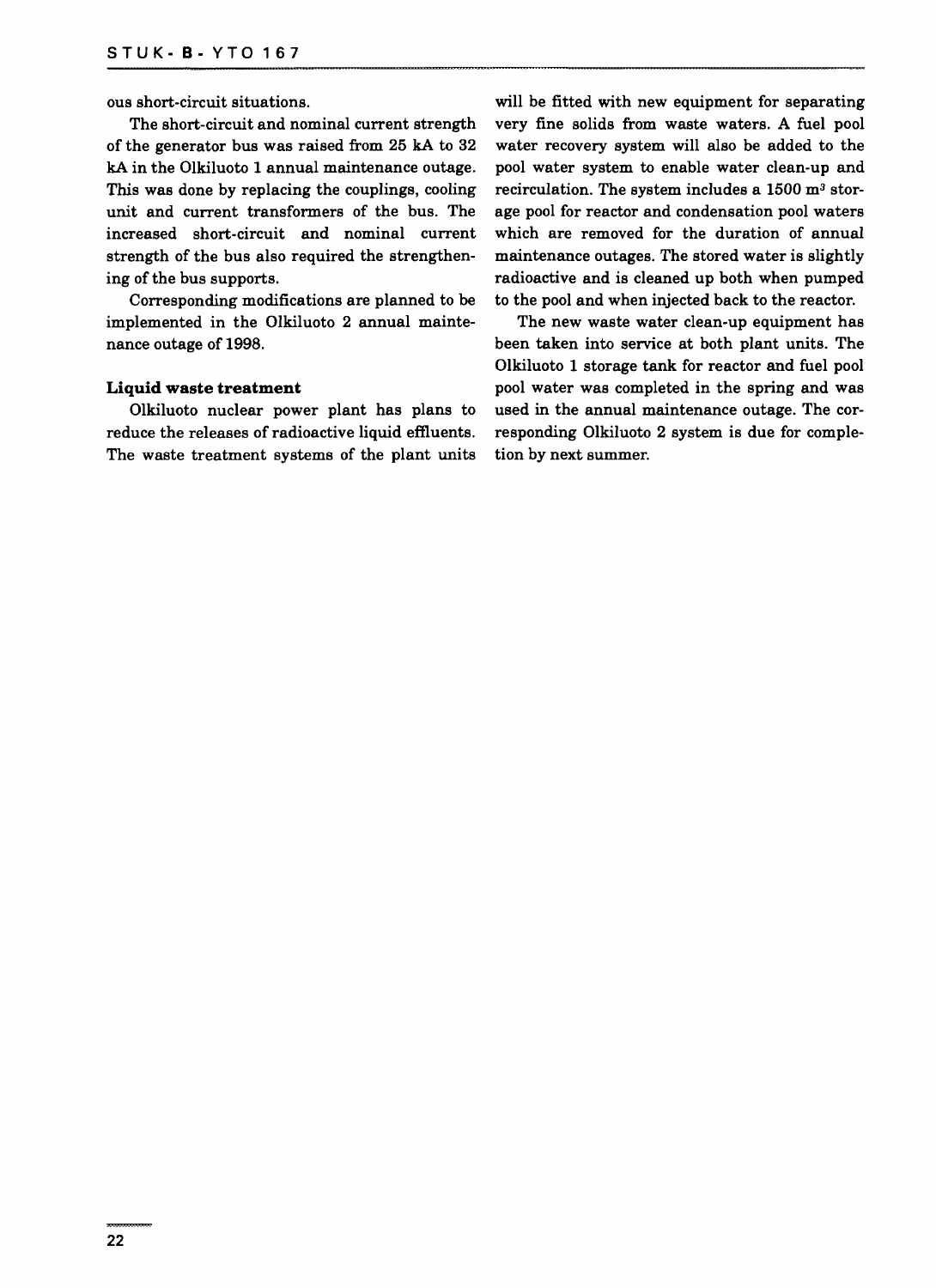#### REGULATORY CONTROL OF NUCLEAR POWER PLANTS **APPENDIX 1**

| <b>Council of State</b><br>decisions | <b>Regulatory control and inspections</b><br>by STUK                                                                                                                                                                                                                                                                                                                                                                                                                                                                                                                                          |  |  |  |  |
|--------------------------------------|-----------------------------------------------------------------------------------------------------------------------------------------------------------------------------------------------------------------------------------------------------------------------------------------------------------------------------------------------------------------------------------------------------------------------------------------------------------------------------------------------------------------------------------------------------------------------------------------------|--|--|--|--|
|                                      | Preparation of a nuclear power plant project<br>Preliminary plans for the plant and safety principles<br>• Location and environmental impact of the plant<br>Arrangements for nucler fuel and nuclear waste management                                                                                                                                                                                                                                                                                                                                                                        |  |  |  |  |
| <b>Decision in Principle</b>         |                                                                                                                                                                                                                                                                                                                                                                                                                                                                                                                                                                                               |  |  |  |  |
|                                      | <b>Plant design</b>                                                                                                                                                                                                                                                                                                                                                                                                                                                                                                                                                                           |  |  |  |  |
|                                      | • Preliminary safety analysis report on the planned structure and<br>operation of the plant plus the preliminary safety analysis<br>• Safety classification of components and structures<br>• Quality assurance plan<br>Plans for nuclear fuel and nuclear waste management<br>• Physical protection and emergency preparedness                                                                                                                                                                                                                                                               |  |  |  |  |
| <b>Construction Permit</b>           |                                                                                                                                                                                                                                                                                                                                                                                                                                                                                                                                                                                               |  |  |  |  |
|                                      |                                                                                                                                                                                                                                                                                                                                                                                                                                                                                                                                                                                               |  |  |  |  |
| <b>Operating Licence</b>             | <b>Construction of plant</b><br>Construction plans, manufacturers, final construction and<br>installation of components and structures<br>Performance tests of systems<br>Final safety analysis report on the structure and operation of the<br>plant and the final safety analyses<br>Probabilistic safety analysis<br>Composotion and competence of the operating organisation<br><b>Technical Specifications</b><br>Nuclear fuel management and safeguards<br>Methods of nuclear waste management<br>Physical protection and emergency preparedness                                        |  |  |  |  |
|                                      | <b>Plant operation</b>                                                                                                                                                                                                                                                                                                                                                                                                                                                                                                                                                                        |  |  |  |  |
|                                      | Start-up testing at various power levels<br>Maintenance, inspections and testing of components and<br>structures<br>Operation of systems and the whole plant<br>The operating organisation and management<br>Training of personnel<br>• Qualifications of individuals<br><b>Operational incidents</b><br>۰<br>• Repairs and modifications<br>Refuelling<br>$\bullet$<br>Nuclear fuel management and safeguards<br>$\bullet$<br>• Nuclear waste management<br>• Radiation protection and safety of the environment<br>Physical protection and emergency preparedness<br><b>Fire protection</b> |  |  |  |  |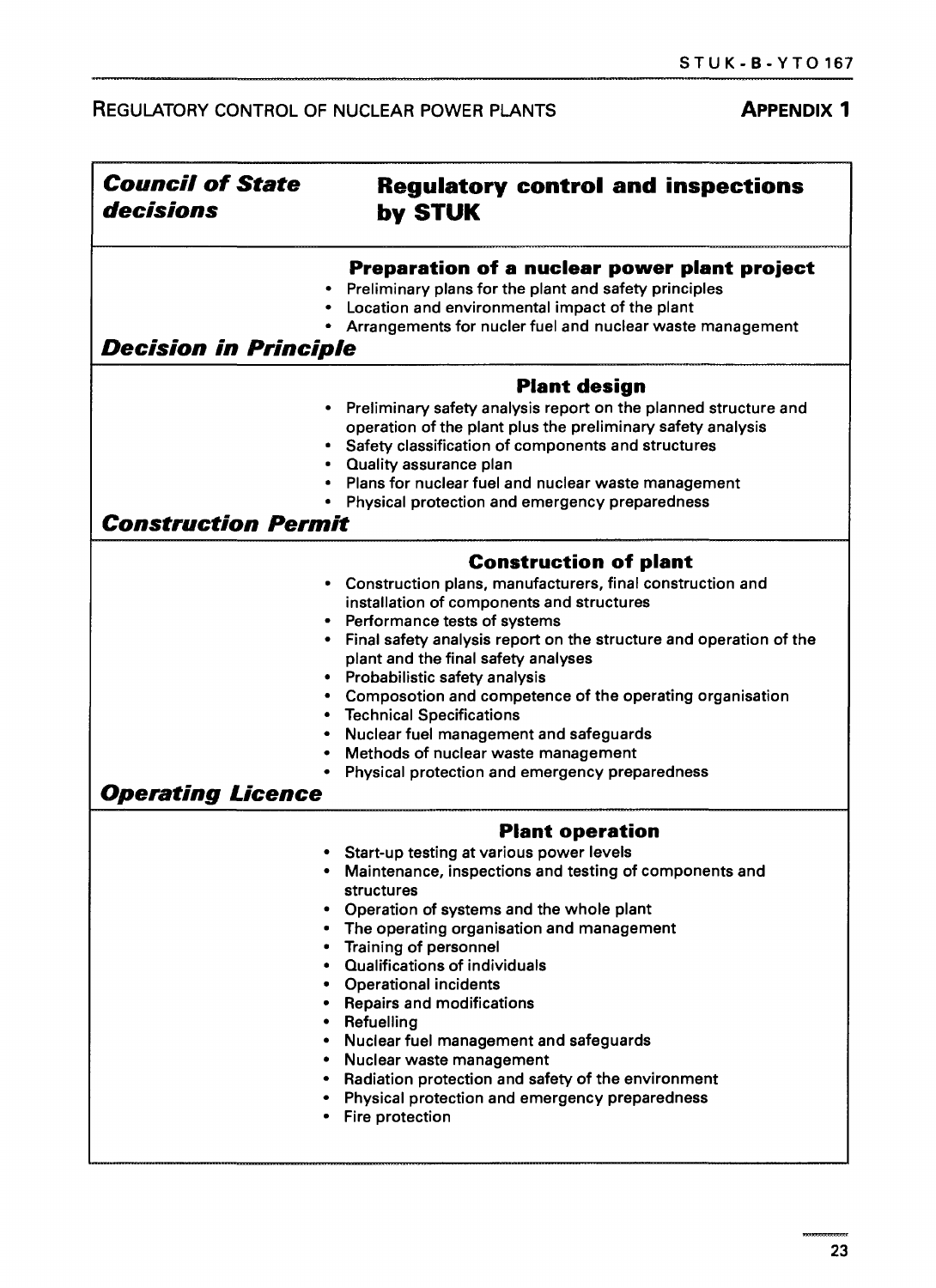#### **APPENDIX 2 PLANT DATA**

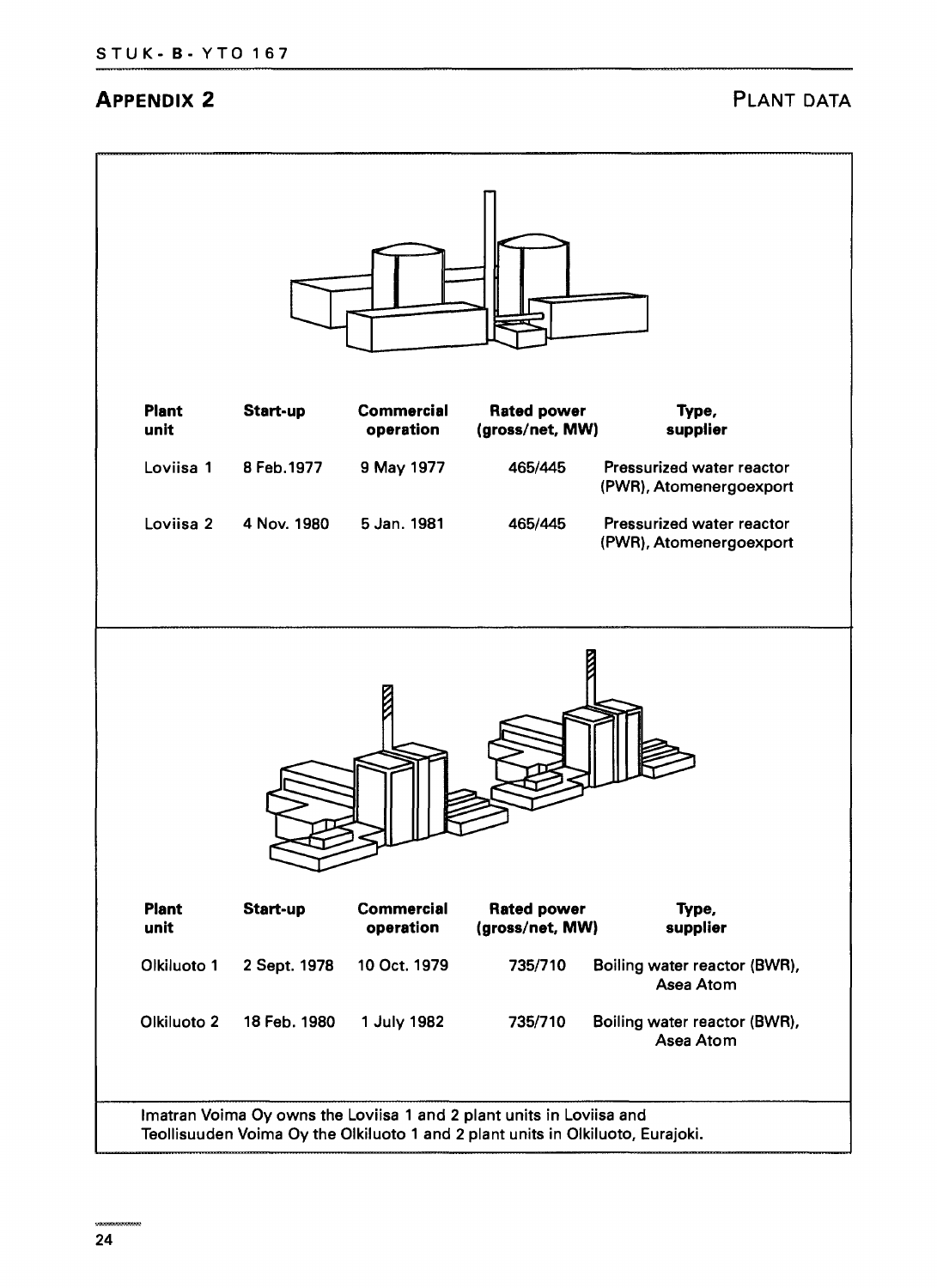### **CONTRIBUTORS**

#### **STUK / Nuclear Reactor Regulation:**

Tapani Eurasto Marja-Leena Jarvinen Jarmo Konsi Pekka Lehtinen Hannu Ollikkala Mervi Olkkonen (translation) Jorma Rantakivi Veli Riihiluoma Vesa Ruuska

Tuulikki Sillanpää Seija Suksi Keijo Valtonen Olli Vilkamo

STUK / Research and Environmental Surveillance: Tarja K. Ikäheimonen Seppo Klemola